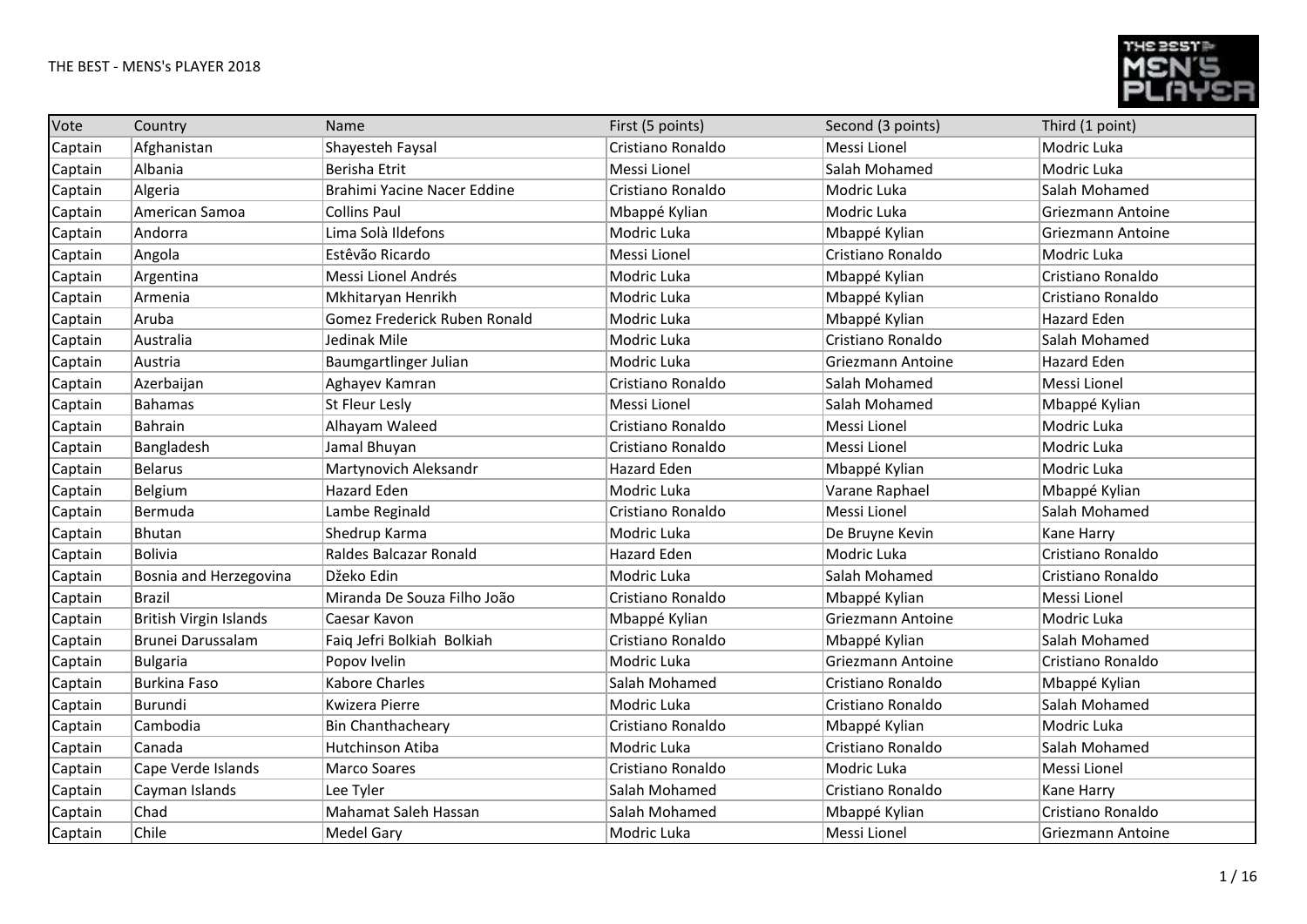

| Vote    | Country                  | Name                       | First (5 points)  | Second (3 points) | Third (1 point)          |
|---------|--------------------------|----------------------------|-------------------|-------------------|--------------------------|
| Captain | China PR                 | Zheng Zhi                  | Cristiano Ronaldo | Modric Luka       | Hazard Eden              |
| Captain | Chinese Taipei           | Chen Po-Liang              | Hazard Eden       | Griezmann Antoine | Mbappé Kylian            |
| Captain | Colombia                 | Garcia Falcao              | Modric Luka       | Cristiano Ronaldo | Mbappé Kylian            |
| Captain | Comoros                  | Abdou Nadjim               | Cristiano Ronaldo | Mbappé Kylian     | Griezmann Antoine        |
| Captain | Congo                    | <b>Oniangue Prince</b>     | Cristiano Ronaldo | Modric Luka       | Salah Mohamed            |
| Captain | Congo DR                 | Mbemba Mangulu Chancel     | Hazard Eden       | De Bruyne Kevin   | Modric Luka              |
| Captain | Costa Rica               | Ruiz Gonzalez Bryan        | Cristiano Ronaldo | Modric Luka       | <b>Griezmann Antoine</b> |
| Captain | Côte d'Ivoire            | Aurier Serge               | Cristiano Ronaldo | Varane Raphael    | Modric Luka              |
| Captain | Croatia                  | Modric Luka                | Varane Raphael    | Cristiano Ronaldo | Griezmann Antoine        |
| Captain | Cuba                     | Hernandez Mora Arichell    | Modric Luka       | Cristiano Ronaldo | Mbappé Kylian            |
| Captain | Cyprus                   | Christofi Demetris         | Modric Luka       | Salah Mohamed     | Mbappé Kylian            |
| Captain | Czech Republic           | Suchý Marek                | Cristiano Ronaldo | Messi Lionel      | Salah Mohamed            |
| Captain | Denmark                  | Kjær Simon                 | Modric Luka       | Cristiano Ronaldo | Varane Raphael           |
| Captain | Dominica                 | Prince Glenson             | Modric Luka       | Cristiano Ronaldo | Kane Harry               |
| Captain | Dominican Republic       | <b>Bonin Cayetano</b>      | De Bruyne Kevin   | Cristiano Ronaldo | Griezmann Antoine        |
| Captain | Ecuador                  | Valencia Luis Antonio      | Messi Lionel      | Cristiano Ronaldo | Modric Luka              |
| Captain | Egypt                    | El Hadary Essam            | Salah Mohamed     | Modric Luka       | Cristiano Ronaldo        |
| Captain | El Salvador              | Mayen Gerson Levi          | Modric Luka       | Messi Lionel      | Cristiano Ronaldo        |
| Captain | England                  | <b>Kane Harry</b>          | Cristiano Ronaldo | Messi Lionel      | De Bruyne Kevin          |
| Captain | <b>Equatorial Guinea</b> | Nsue Lopez Emilio          | Messi Lionel      | Mbappé Kylian     | <b>Griezmann Antoine</b> |
| Captain | Estonia                  | Klavan Ragnar              | Salah Mohamed     | Modric Luka       | Griezmann Antoine        |
| Captain | Ethiopia                 | Kebede Getanehe            | Cristiano Ronaldo | Messi Lionel      | Salah Mohamed            |
| Captain | Faroe Islands            | Gregersen Atli             | Modric Luka       | Cristiano Ronaldo | Messi Lionel             |
| Captain | Fiji                     | Tekiata Remueru            | Modric Luka       | Griezmann Antoine | De Bruyne Kevin          |
| Captain | Finland                  | <b>Sparv Tim</b>           | Modric Luka       | Cristiano Ronaldo | Messi Lionel             |
| Captain | France                   | Lloris Hugo                | Varane Raphael    | Griezmann Antoine | Mbappé Kylian            |
| Captain | <b>FYR Macedonia</b>     | Pandev Goran               | Modric Luka       | Griezmann Antoine | Cristiano Ronaldo        |
| Captain | Gambia                   | Jagne Pa Modou             | Varane Raphael    | Salah Mohamed     | Modric Luka              |
| Captain | Georgia                  | Kankava Jaba               | Modric Luka       | Cristiano Ronaldo | Messi Lionel             |
| Captain | Germany                  | <b>Neuer Manuel</b>        | Hazard Eden       | Modric Luka       | Varane Raphael           |
| Captain | Gibraltar                | Chipolina Roy              | Salah Mohamed     | Modric Luka       | Cristiano Ronaldo        |
| Captain | Greece                   | <b>Torosidis Vasileios</b> | Modric Luka       | Cristiano Ronaldo | Messi Lionel             |
| Captain | Guam                     | Nicklaw Shawn              | Modric Luka       | Cristiano Ronaldo | De Bruyne Kevin          |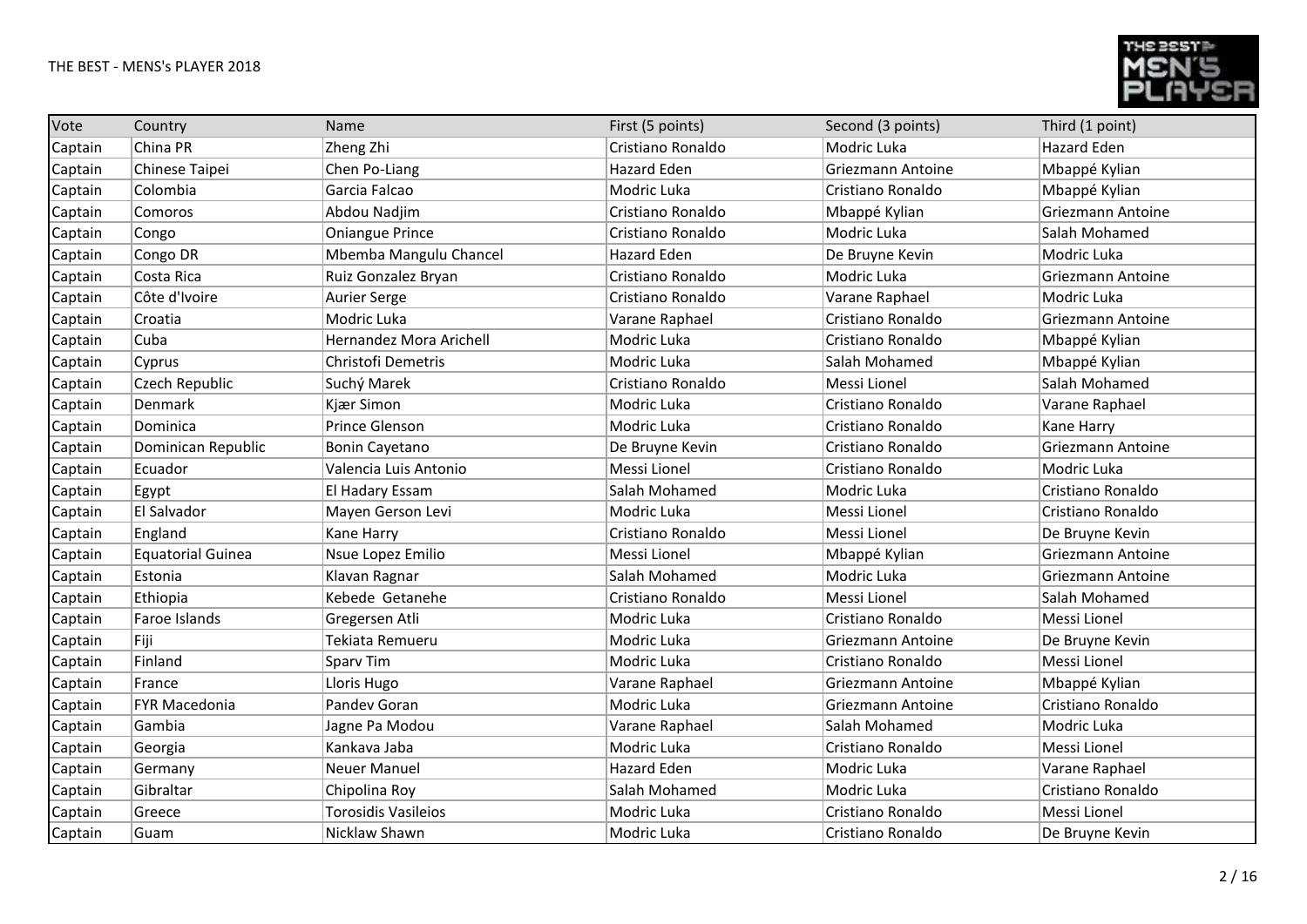

| Vote    | Country         | Name                                    | First (5 points)   | Second (3 points)  | Third (1 point)          |
|---------|-----------------|-----------------------------------------|--------------------|--------------------|--------------------------|
| Captain | Guatemala       | Motta Donis Paulo César                 | Cristiano Ronaldo  | <b>Hazard Eden</b> | Griezmann Antoine        |
| Captain | Guinea          | Traore Ibrahima                         | Modric Luka        | Griezmann Antoine  | Mbappé Kylian            |
| Captain | Guinea-Bissau   | Mendes Lopes Jose Luis                  | Modric Luka        | Cristiano Ronaldo  | Salah Mohamed            |
| Captain | Haiti           | Placide Johny                           | Mbappé Kylian      | De Bruyne Kevin    | Modric Luka              |
| Captain | Honduras        | <b>Escober Izaguiire Donis Salatiel</b> | Messi Lionel       | Cristiano Ronaldo  | Modric Luka              |
| Captain | Hong Kong       | Yapp Hung Fai                           | Modric Luka        | Varane Raphael     | Mbappé Kylian            |
| Captain | Hungary         | Dzsudzsák Balázs                        | Modric Luka        | Cristiano Ronaldo  | <b>Griezmann Antoine</b> |
| Captain | Iceland         | <b>Gunnarsson Aron Einar</b>            | Modric Luka        | Cristiano Ronaldo  | Varane Raphael           |
| Captain | India           | Chhetri Sunil                           | Modric Luka        | Mbappé Kylian      | De Bruyne Kevin          |
| Captain | IR Iran         | Shojaei Masoud                          | Salah Mohamed      | Modric Luka        | Mbappé Kylian            |
| Captain | Iraq            | Kassid Mohammed                         | Mbappé Kylian      | <b>Hazard Eden</b> | Modric Luka              |
| Captain | Israel          | Bibras Natcho                           | Modric Luka        | Mbappé Kylian      | Varane Raphael           |
| Captain | Italy           | Chiellini Giorgio                       | Cristiano Ronaldo  | Modric Luka        | Salah Mohamed            |
| Captain | Jamaica         | <b>Blake Andre</b>                      | Mbappé Kylian      | Messi Lionel       | Salah Mohamed            |
| Captain | Japan           | Hasebe Makoto                           | Modric Luka        | Cristiano Ronaldo  | Griezmann Antoine        |
| Captain | Jordan          | Shafi Amer                              | Cristiano Ronaldo  | Salah Mohamed      | <b>Hazard Eden</b>       |
| Captain | Kazakhstan      | Islamkhan Bauyrzhan                     | Modric Luka        | Mbappé Kylian      | Cristiano Ronaldo        |
| Captain | Korea DPR       | Myong Guk Ri                            | Cristiano Ronaldo  | Messi Lionel       | Griezmann Antoine        |
| Captain | Korea Republic  | Ki Sungyueng                            | Modric Luka        | Cristiano Ronaldo  | Mbappé Kylian            |
| Captain | Kosovo          | Ujkani Samir                            | Modric Luka        | Cristiano Ronaldo  | Mbappé Kylian            |
| Captain | Kyrgyz Republic | <b>Baimatov Azamat</b>                  | Cristiano Ronaldo  | Modric Luka        | Messi Lionel             |
| Captain | Laos            | Thotnilath Sibounheung                  | Mbappé Kylian      | Modric Luka        | <b>Hazard Eden</b>       |
| Captain | Latvia          | <b>Vanins Andris</b>                    | Mbappé Kylian      | Modric Luka        | Cristiano Ronaldo        |
| Captain | Lebanon         | Maatouk Hassan                          | Messi Lionel       | Salah Mohamed      | Mbappé Kylian            |
| Captain | Liechtenstein   | <b>Büchel Martin</b>                    | Modric Luka        | Cristiano Ronaldo  | Salah Mohamed            |
| Captain | Lithuania       | Cernych Fedor                           | Modric Luka        | Cristiano Ronaldo  | <b>Hazard Eden</b>       |
| Captain | Luxembourg      | Mutsch Mario                            | Modric Luka        | Salah Mohamed      | Cristiano Ronaldo        |
| Captain | Macau           | Cheang Cheng leong Paulo                | Modric Luka        | Salah Mohamed      | Cristiano Ronaldo        |
| Captain | Madagascar      | Andriatsima Faneva Ima                  | Cristiano Ronaldo  | Mbappé Kylian      | <b>Hazard Eden</b>       |
| Captain | Malawi          | Lanjesi John                            | Cristiano Ronaldo  | Messi Lionel       | Mbappé Kylian            |
| Captain | Maldives        | Akram Abdul Ghani                       | Messi Lionel       | Cristiano Ronaldo  | Modric Luka              |
| Captain | Mali            | Molla Wague                             | Modric Luka        | Mbappé Kylian      | <b>Hazard Eden</b>       |
| Captain | Malta           | Mifsud Michael                          | <b>Hazard Eden</b> | Modric Luka        | Kane Harry               |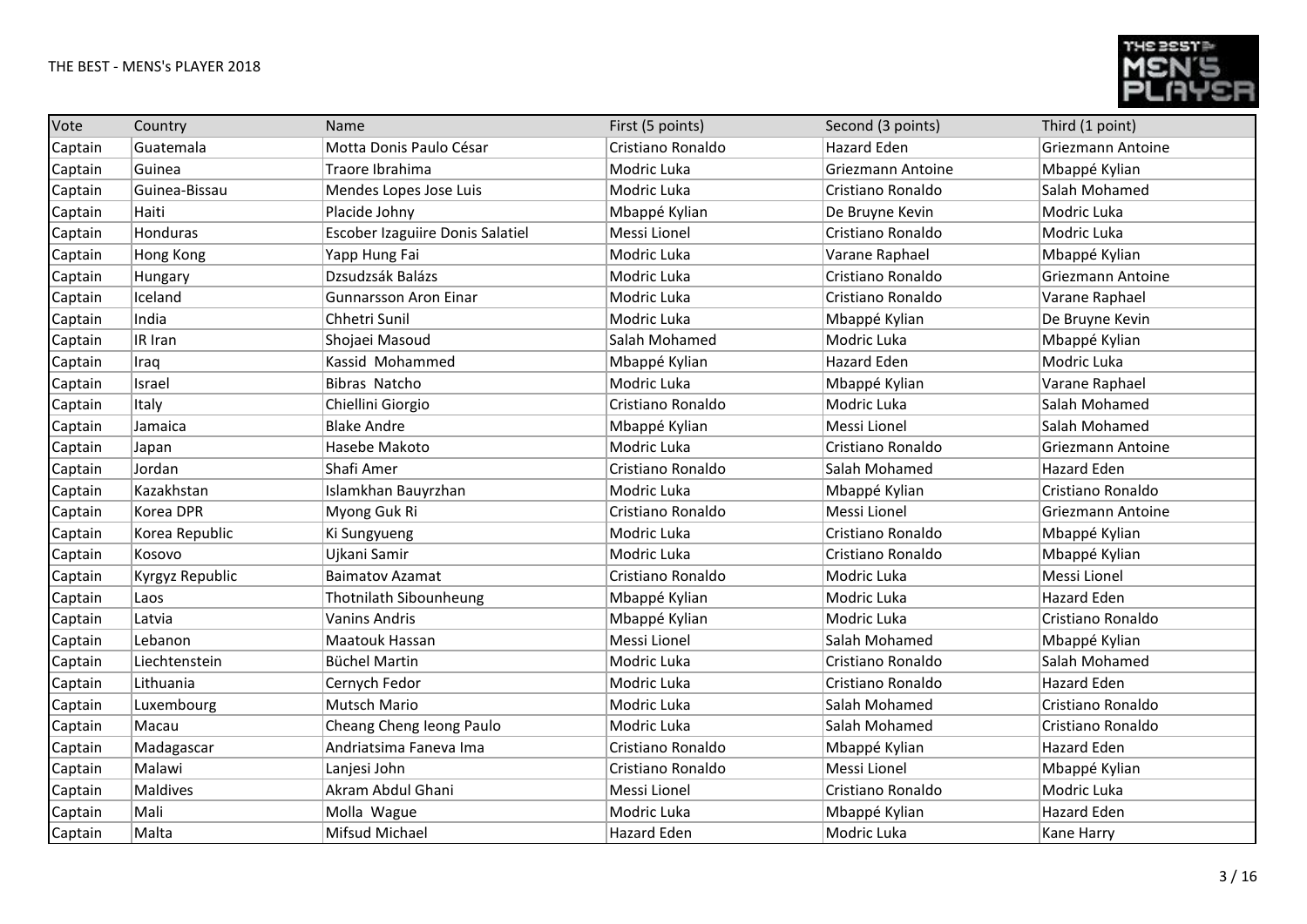

| Vote    | Country             | Name                           | First (5 points)   | Second (3 points)  | Third (1 point)    |
|---------|---------------------|--------------------------------|--------------------|--------------------|--------------------|
| Captain | Mauritania          | Abdoul Ba                      | Salah Mohamed      | Varane Raphael     | De Bruyne Kevin    |
| Captain | Mauritius           | Jean-Louis Kevin               | Varane Raphael     | Mbappé Kylian      | Cristiano Ronaldo  |
| Captain | Mexico              | Guardado Andrés                | Modric Luka        | Messi Lionel       | Griezmann Antoine  |
| Captain | Moldova             | Epureanu Alexandru             | Modric Luka        | Mbappé Kylian      | De Bruyne Kevin    |
| Captain | Mongolia            | Daginaa Turbat                 | Salah Mohamed      | Modric Luka        | Cristiano Ronaldo  |
| Captain | Montenegro          | Jovetic Stevan                 | Modric Luka        | Mbappé Kylian      | Messi Lionel       |
| Captain | Montserrat          | <b>Griffith Anthony</b>        | Modric Luka        | De Bruyne Kevin    | <b>Hazard Eden</b> |
| Captain | Morocco             | El Mouttaqui Mehdi             | Cristiano Ronaldo  | Salah Mohamed      | Modric Luka        |
| Captain | Mozambique          | Pelembe Elias Domingos         | Messi Lionel       | Cristiano Ronaldo  | Modric Luka        |
| Captain | Myanmar             | Tun Min Tun                    | Modric Luka        | <b>Hazard Eden</b> | Griezmann Antoine  |
| Captain | Namibia             | Ketjijere Ronald               | Cristiano Ronaldo  | <b>Hazard Eden</b> | Messi Lionel       |
| Captain | Nepal               | Maharjan Biraj                 | Cristiano Ronaldo  | De Bruyne Kevin    | Griezmann Antoine  |
| Captain | Netherlands         | Van Dijk Virgil                | Salah Mohamed      | De Bruyne Kevin    | Mbappé Kylian      |
| Captain | New Caledonia       | Wakanumune Joel                | Modric Luka        | Cristiano Ronaldo  | Varane Raphael     |
| Captain | New Zealand         | <b>Reid Winston</b>            | Cristiano Ronaldo  | Messi Lionel       | Varane Raphael     |
| Captain | Niger               | Dela Sakou Souleymane          | Cristiano Ronaldo  | Messi Lionel       | Mbappé Kylian      |
| Captain | Nigeria             | Mikel John Obi                 | Messi Lionel       | Mbappé Kylian      | Modric Luka        |
| Captain | Northern Ireland    | Davis Steven                   | Salah Mohamed      | Modric Luka        | Cristiano Ronaldo  |
| Captain | Norway              | Johansen Stefan                | Messi Lionel       | Cristiano Ronaldo  | Modric Luka        |
| Captain | Oman                | Al Mahaijri Ahmed Mubarak      | Cristiano Ronaldo  | Messi Lionel       | Modric Luka        |
| Captain | Pakistan            | Hussain Saddam                 | Mbappé Kylian      | Modric Luka        | Griezmann Antoine  |
| Captain | Palestine           | Al Behdari Abdallatif Albhdari | Salah Mohamed      | Messi Lionel       | Modric Luka        |
| Captain | Panama              | <b>Torres Roman</b>            | <b>Hazard Eden</b> | Griezmann Antoine  | Mbappé Kylian      |
| Captain | Peru                | Guerrero Gonzales Paolo        | <b>Hazard Eden</b> | Modric Luka        | Cristiano Ronaldo  |
| Captain | Philippines         | Younghusband Philip James      | Cristiano Ronaldo  | Messi Lionel       | Mbappé Kylian      |
| Captain | Poland              | Lewandowski Robert             | Modric Luka        | Varane Raphael     | Mbappé Kylian      |
| Captain | Portugal            | Ronaldo Cristiano              | Varane Raphael     | Modric Luka        | Griezmann Antoine  |
| Captain | Republic of Ireland | <b>Coleman Seamus</b>          | Modric Luka        | Cristiano Ronaldo  | Messi Lionel       |
| Captain | Romania             | Sapunaru Cristian              | Cristiano Ronaldo  | Hazard Eden        | Mbappé Kylian      |
| Captain | Russia              | Akinfeev Igor                  | Mbappé Kylian      | Modric Luka        | Salah Mohamed      |
| Captain | Samoa               | <b>Edward Desmond</b>          | Modric Luka        | Cristiano Ronaldo  | Messi Lionel       |
| Captain | San Marino          | Della Valle Alessandro         | Modric Luka        | Messi Lionel       | Mbappé Kylian      |
| Captain | Saudi Arabia        | Hawsawi Osama                  | Cristiano Ronaldo  | De Bruyne Kevin    | Salah Mohamed      |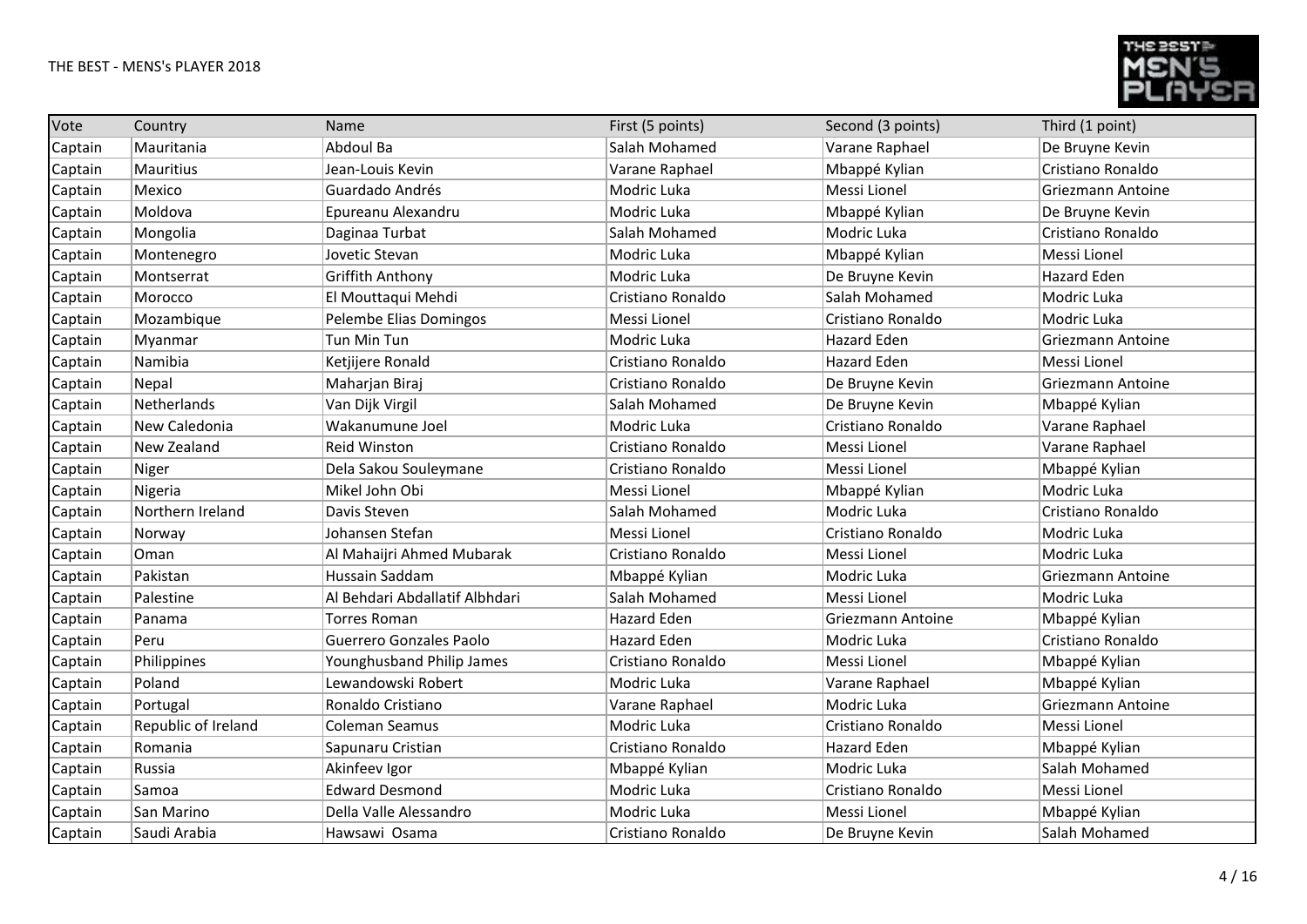

| Vote    | Country                         | Name                      | First (5 points)  | Second (3 points) | Third (1 point)    |
|---------|---------------------------------|---------------------------|-------------------|-------------------|--------------------|
| Captain | Scotland                        | .Mulgrew .Charlie         | De Bruyne Kevin   | Salah Mohamed     | Modric Luka        |
| Captain | Senegal                         | Kouyate Cheikhou          | Modric Luka       | Cristiano Ronaldo | Mbappé Kylian      |
| Captain | Serbia                          | Kolarov Aleksandar        | Messi Lionel      | De Bruyne Kevin   | Modric Luka        |
| Captain | Sierra Leone                    | Bangura Umaru             | Messi Lionel      | Modric Luka       | Griezmann Antoine  |
| Captain | Singapore                       | <b>Harun Hariss</b>       | Salah Mohamed     | Cristiano Ronaldo | Modric Luka        |
| Captain | Slovakia                        | <b>Skrtel Martin</b>      | Modric Luka       | Mbappé Kylian     | Salah Mohamed      |
| Captain | Slovenia                        | Jokic Bojan               | Modric Luka       | Messi Lionel      | Salah Mohamed      |
| Captain | South Africa                    | Hlatshwayo Thulani        | Cristiano Ronaldo | Modric Luka       | Mbappé Kylian      |
| Captain | Spain                           | Ramos García Sergio       | Modric Luka       | Cristiano Ronaldo | Messi Lionel       |
| Captain | Sri Lanka                       | Madushan P. A. Don Subash | Modric Luka       | Mbappé Kylian     | Griezmann Antoine  |
| Captain | <b>St Kitts and Nevis</b>       | Leader Thrizen            | Cristiano Ronaldo | Mbappé Kylian     | Modric Luka        |
| Captain | St Lucia                        | Paul Tremayne             | Modric Luka       | Mbappé Kylian     | Cristiano Ronaldo  |
| Captain | Sudan                           | Elhadi Akram              | Mbappé Kylian     | Salah Mohamed     | Griezmann Antoine  |
| Captain | Suriname                        | Diporedjo Bruce           | Modric Luka       | Cristiano Ronaldo | <b>Hazard Eden</b> |
| Captain | Swaziland                       | Tsabedze Thulani          | Cristiano Ronaldo | Messi Lionel      | Modric Luka        |
| Captain | Sweden                          | <b>Granqvist Andreas</b>  | Salah Mohamed     | De Bruyne Kevin   | Cristiano Ronaldo  |
| Captain | Switzerland                     | Lichtsteiner Stephan      | Cristiano Ronaldo | Messi Lionel      | Griezmann Antoine  |
| Captain | Syria                           | Alsoma Omar               | Salah Mohamed     | Cristiano Ronaldo | Modric Luka        |
| Captain | Tajikistan                      | Fatkhulloev Fatkhullo     | Modric Luka       | Salah Mohamed     | Cristiano Ronaldo  |
| Captain | Tanzania                        | Samatta Mbwana            | Hazard Eden       | Modric Luka       | Mbappé Kylian      |
| Captain | Thailand                        | Thamsatchanan Kawin       | Hazard Eden       | Cristiano Ronaldo | Salah Mohamed      |
| Captain | Timor-Leste                     | Victor Jorge Sabas        | Modric Luka       | Mbappé Kylian     | Cristiano Ronaldo  |
| Captain | Turkey                          | <b>Topal Mehmet</b>       | Modric Luka       | Messi Lionel      | Cristiano Ronaldo  |
| Captain | Turkmenistan                    | Amanov Arslanmyrat        | Cristiano Ronaldo | Mbappé Kylian     | Messi Lionel       |
| Captain | <b>Turks and Caicos Islands</b> | <b>Forbes Billy</b>       | Cristiano Ronaldo | Modric Luka       | Mbappé Kylian      |
| Captain | Uganda                          | Onyango Denis             | Mbappé Kylian     | Modric Luka       | Cristiano Ronaldo  |
| Captain | Ukraine                         | Pyatov Andrii             | Modric Luka       | Cristiano Ronaldo | Salah Mohamed      |
| Captain | <b>United Arab Emirates</b>     | Housani Ali Khaseif       | Modric Luka       | De Bruyne Kevin   | Mbappé Kylian      |
| Captain | Uruguay                         | Godin Diego               | Griezmann Antoine | Salah Mohamed     | Modric Luka        |
| Captain | <b>USA</b>                      | <b>Trapp Wil</b>          | Modric Luka       | Cristiano Ronaldo | Messi Lionel       |
| Captain | Uzbekistan                      | Akhmedov Odil             | Messi Lionel      | Cristiano Ronaldo | Modric Luka        |
| Captain | Vanuatu                         | Ruben Jacky               | Mbappé Kylian     | Modric Luka       | <b>Hazard Eden</b> |
| Captain | Venezuela                       | <b>Rincon Tomas</b>       | Cristiano Ronaldo | Modric Luka       | Salah Mohamed      |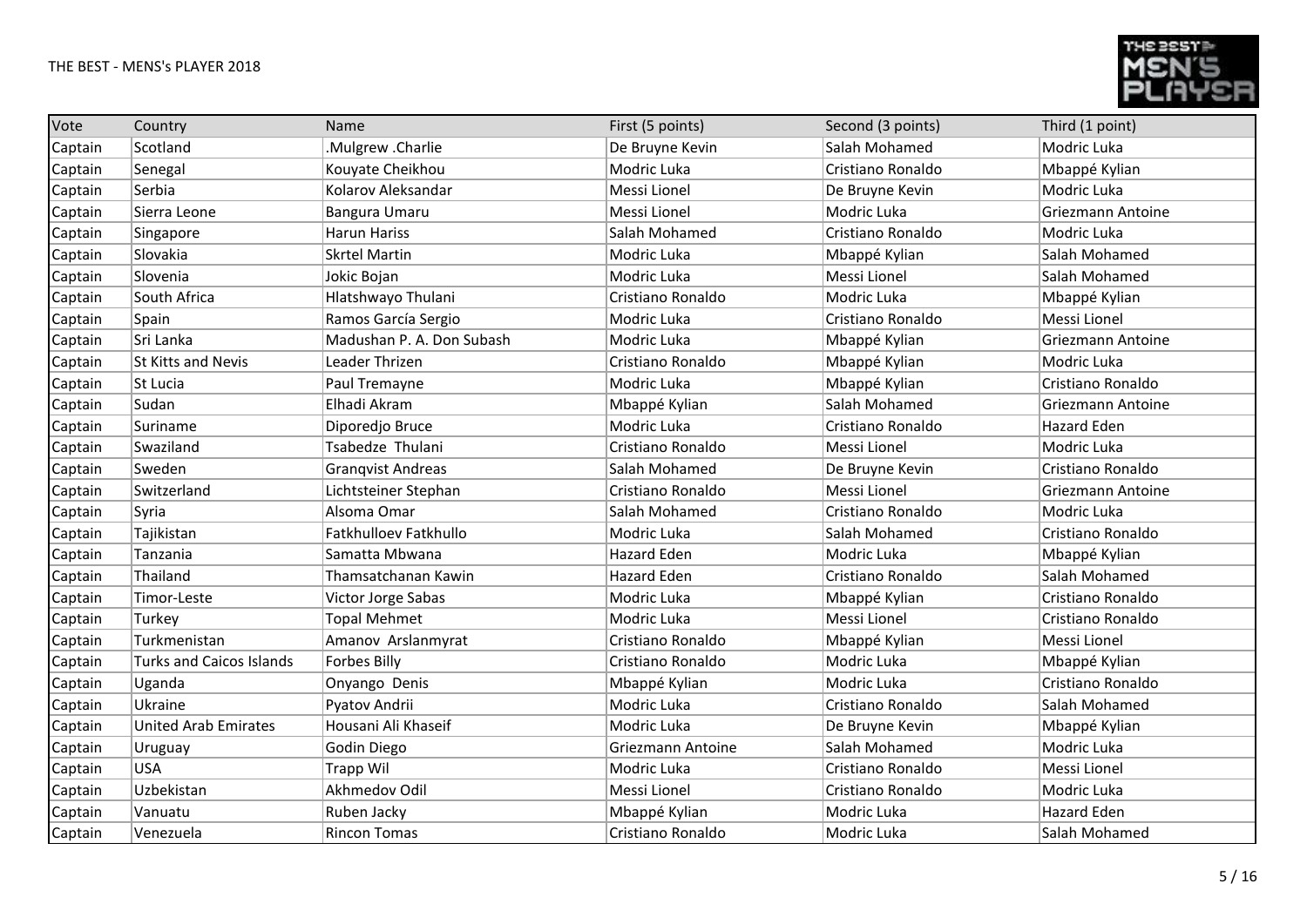

| Vote    | Country                       | Name                          | First (5 points)  | Second (3 points)  | Third (1 point)   |
|---------|-------------------------------|-------------------------------|-------------------|--------------------|-------------------|
| Captain | Vietnam                       | Nguyen Van Quyet              | Cristiano Ronaldo | Modric Luka        | Mbappé Kylian     |
| Captain | Wales                         | <b>Williams Ashley</b>        | Modric Luka       | Mbappé Kylian      | Hazard Eden       |
| Captain | Zambia                        | Chama Adrian                  | Cristiano Ronaldo | De Bruyne Kevin    | Kane Harry        |
| Coach   | Afghanistan                   | Dastgir Anoush                | Modric Luka       | Mbappé Kylian      | De Bruyne Kevin   |
| Coach   | Albania                       | Panucci Christian             | Modric Luka       | Cristiano Ronaldo  | Hazard Eden       |
| Coach   | Algeria                       | Belmadi Djamel                | Cristiano Ronaldo | Modric Luka        | Mbappé Kylian     |
| Coach   | American Samoa                | Luvu Rupeni                   | Griezmann Antoine | Modric Luka        | Mbappé Kylian     |
| Coach   | Andorra                       | Alvarez De Eulate Jesus Luís  | Messi Lionel      | Griezmann Antoine  | Hazard Eden       |
| Coach   | Angola                        | Vasiljevic Srdan              | Cristiano Ronaldo | Messi Lionel       | Salah Mohamed     |
| Coach   | Argentina                     | Scaloni Lionel Sebastián      | Messi Lionel      | Modric Luka        | Griezmann Antoine |
| Coach   | Armenia                       | Minasyan Vardan               | Griezmann Antoine | Modric Luka        | Hazard Eden       |
| Coach   | Aruba                         | Koopman Martin                | Modric Luka       | De Bruyne Kevin    | Cristiano Ronaldo |
| Coach   | Australia                     | Arnold Graham                 | Modric Luka       | Griezmann Antoine  | De Bruyne Kevin   |
| Coach   | Austria                       | Foda Franco                   | Modric Luka       | Cristiano Ronaldo  | Mbappé Kylian     |
| Coach   | Azerbaijan                    | Gurbanov Gurban               | Griezmann Antoine | Modric Luka        | Cristiano Ronaldo |
| Coach   | <b>Bahamas</b>                | Godet Dion                    | Kane Harry        | Messi Lionel       | Cristiano Ronaldo |
| Coach   | Bahrain                       | Soukup Miroslav               | Salah Mohamed     | Modric Luka        | De Bruyne Kevin   |
| Coach   | Bangladesh                    | James Day                     | Cristiano Ronaldo | Mbappé Kylian      | Griezmann Antoine |
| Coach   | Belarus                       | Kriushenko Igor               | Modric Luka       | <b>Hazard Eden</b> | Mbappé Kylian     |
| Coach   | Belgium                       | Martinez Roberto              | Modric Luka       | Varane Raphael     | Messi Lionel      |
| Coach   | Bermuda                       | Lightburne Kyle               | Salah Mohamed     | De Bruyne Kevin    | Modric Luka       |
| Coach   | Bhutan                        | Morgan Trevor                 | Modric Luka       | De Bruyne Kevin    | Cristiano Ronaldo |
| Coach   | <b>Bolivia</b>                | Farias Acosta Cesar Alejandro | Modric Luka       | Mbappé Kylian      | Griezmann Antoine |
| Coach   | Bosnia and Herzegovina        | Prosinecki Robert             | Modric Luka       | <b>Hazard Eden</b> | Griezmann Antoine |
| Coach   | <b>Brazil</b>                 | Bachi Adenor Leonardo         | Modric Luka       | Salah Mohamed      | Cristiano Ronaldo |
| Coach   | <b>British Virgin Islands</b> | Davis Andy                    | Mbappé Kylian     | Modric Luka        | Griezmann Antoine |
| Coach   | Brunei Darussalam             | Son Kwon Ho                   | Modric Luka       | De Bruyne Kevin    | Cristiano Ronaldo |
| Coach   | <b>Bulgaria</b>               | <b>Houbtchev Petar</b>        | Modric Luka       | <b>Hazard Eden</b> | Mbappé Kylian     |
| Coach   | <b>Burkina Faso</b>           | Duarte Paulo                  | Cristiano Ronaldo | Salah Mohamed      | Messi Lionel      |
| Coach   | Burundi                       | Niyungeko Alain Olivier       | Modric Luka       | <b>Hazard Eden</b> | Kane Harry        |
| Coach   | Cambodia                      | Prak Sovannara                | Modric Luka       | Griezmann Antoine  | Mbappé Kylian     |
| Coach   | Canada                        | Herdman John                  | Modric Luka       | De Bruyne Kevin    | Salah Mohamed     |
| Coach   | Cape Verde Islands            | Rui Aguas                     | Cristiano Ronaldo | Messi Lionel       | Salah Mohamed     |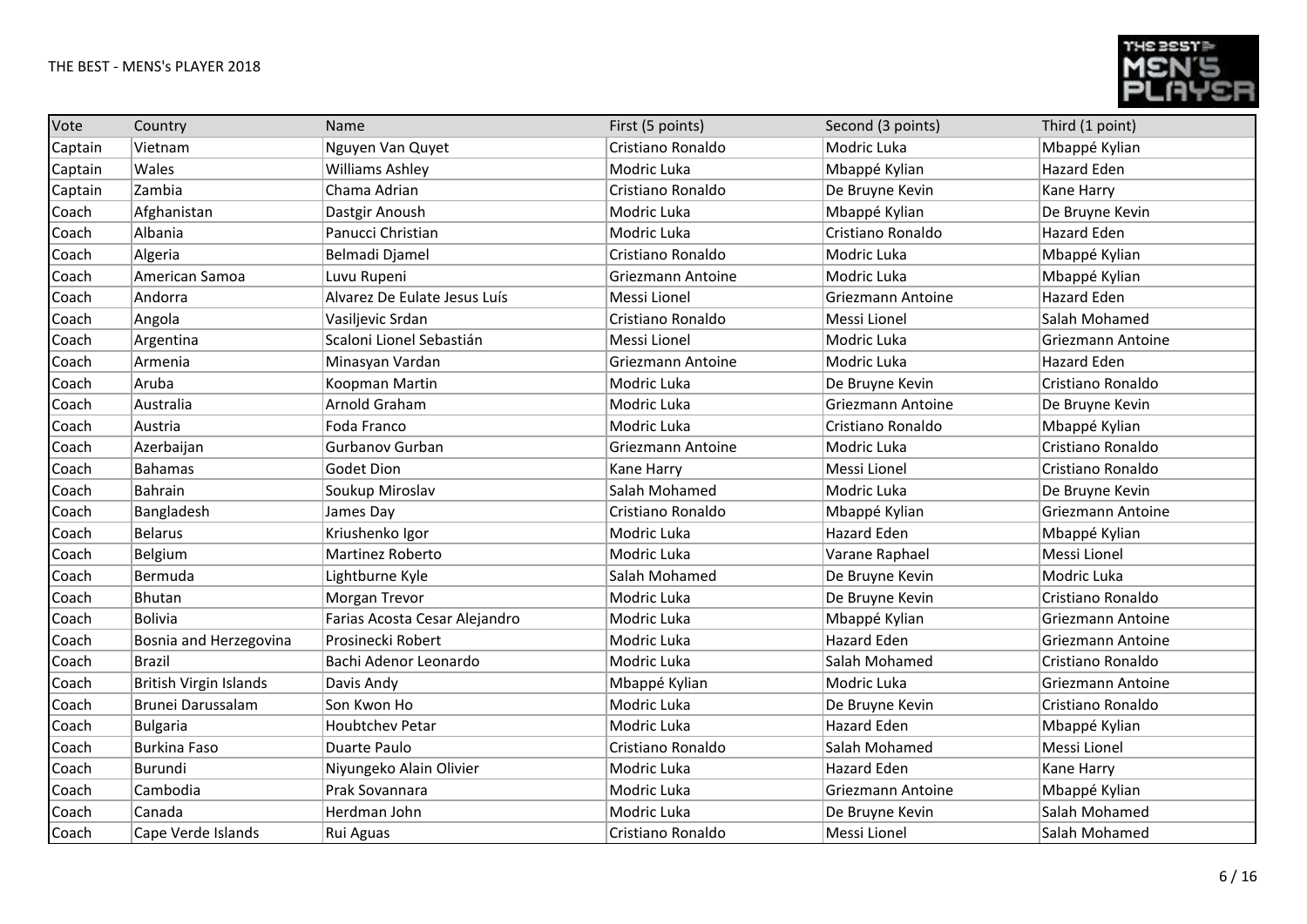

| Vote  | Country                  | Name                           | First (5 points)         | Second (3 points)  | Third (1 point)    |
|-------|--------------------------|--------------------------------|--------------------------|--------------------|--------------------|
| Coach | Cayman Islands           | <b>Mclean Elbert</b>           | Mbappé Kylian            | <b>Hazard Eden</b> | Kane Harry         |
| Coach | Chad                     | Toukam Julien Ngondjo          | Messi Lionel             | Cristiano Ronaldo  | Modric Luka        |
| Coach | Chile                    | Rueda Rivera Reinaldo          | De Bruyne Kevin          | Modric Luka        | <b>Hazard Eden</b> |
| Coach | China PR                 | Marcello Lippi                 | Mbappé Kylian            | Modric Luka        | <b>Hazard Eden</b> |
| Coach | Chinese Taipei           | <b>White Gary</b>              | Kane Harry               | Hazard Eden        | Mbappé Kylian      |
| Coach | Colombia                 | Pekerman José                  | Griezmann Antoine        | Modric Luka        | Messi Lionel       |
| Coach | Comoros                  | Abdou Amir                     | Griezmann Antoine        | Modric Luka        | Cristiano Ronaldo  |
| Coach | Congo                    | Candido Filho Valdo            | Salah Mohamed            | Modric Luka        | Cristiano Ronaldo  |
| Coach | Congo DR                 | Ikwange Ibenge Jean Florent    | Mbappé Kylian            | Varane Raphael     | Hazard Eden        |
| Coach | Costa Rica               | <b>Gonzalez Brenes Ronald</b>  | Hazard Eden              | Modric Luka        | Mbappé Kylian      |
| Coach | Côte d'Ivoire            | Kamara Ibrahima                | Varane Raphael           | Cristiano Ronaldo  | Salah Mohamed      |
| Coach | Croatia                  | Dalic Zlatko                   | Modric Luka              | Messi Lionel       | Cristiano Ronaldo  |
| Coach | Cuba                     | Mederos Sosa Raul              | Modric Luka              | Varane Raphael     | Cristiano Ronaldo  |
| Coach | Cyprus                   | Ben Shimon Ran                 | Modric Luka              | Hazard Eden        | Mbappé Kylian      |
| Coach | Czech Republic           | Jarolim Karel                  | Modric Luka              | Mbappé Kylian      | Salah Mohamed      |
| Coach | Denmark                  | Hareide Åge                    | Cristiano Ronaldo        | De Bruyne Kevin    | Salah Mohamed      |
| Coach | Dominica                 | Latchoo Rajesh                 | Hazard Eden              | Modric Luka        | Mbappé Kylian      |
| Coach | Dominican Republic       | Capellino Arenas Orlando       | <b>Griezmann Antoine</b> | Modric Luka        | Mbappé Kylian      |
| Coach | Ecuador                  | Gómez Hernán Darío             | Hazard Eden              | Modric Luka        | Mbappé Kylian      |
| Coach | Egypt                    | Javier Aguirre Onaindía Javier | Salah Mohamed            | Modric Luka        | Griezmann Antoine  |
| Coach | El Salvador              | De Los Cobos Martinez Carlos   | Modric Luka              | Mbappé Kylian      | Cristiano Ronaldo  |
| Coach | England                  | Southgate Gareth               | Modric Luka              | Varane Raphael     | Hazard Eden        |
| Coach | <b>Equatorial Guinea</b> | Nopo Abeso Casto               | Messi Lionel             | Mbappé Kylian      | Griezmann Antoine  |
| Coach | Estonia                  | <b>Reim Martin</b>             | Modric Luka              | Hazard Eden        | Varane Raphael     |
| Coach | Ethiopia                 | Mebratu Abrham                 | Cristiano Ronaldo        | Messi Lionel       | Salah Mohamed      |
| Coach | Faroe Islands            | Olsen Lars                     | Cristiano Ronaldo        | Modric Luka        | Mbappé Kylian      |
| Coach | Fiji                     | Gamel Christophe               | Modric Luka              | Griezmann Antoine  | <b>Hazard Eden</b> |
| Coach | Finland                  | Kanerva Markku                 | Modric Luka              | Varane Raphael     | Cristiano Ronaldo  |
| Coach | France                   | Deschamps Didier               | Griezmann Antoine        | Varane Raphael     | Mbappé Kylian      |
| Coach | <b>FYR Macedonia</b>     | Angelovski Igor                | Modric Luka              | Varane Raphael     | De Bruyne Kevin    |
| Coach | Gambia                   | Saintfiet Tom                  | Hazard Eden              | Salah Mohamed      | De Bruyne Kevin    |
| Coach | Georgia                  | Weiss Vladimír                 | Modric Luka              | Messi Lionel       | Cristiano Ronaldo  |
| Coach | Germany                  | Löw Joachim                    | Modric Luka              | Mbappé Kylian      | <b>Hazard Eden</b> |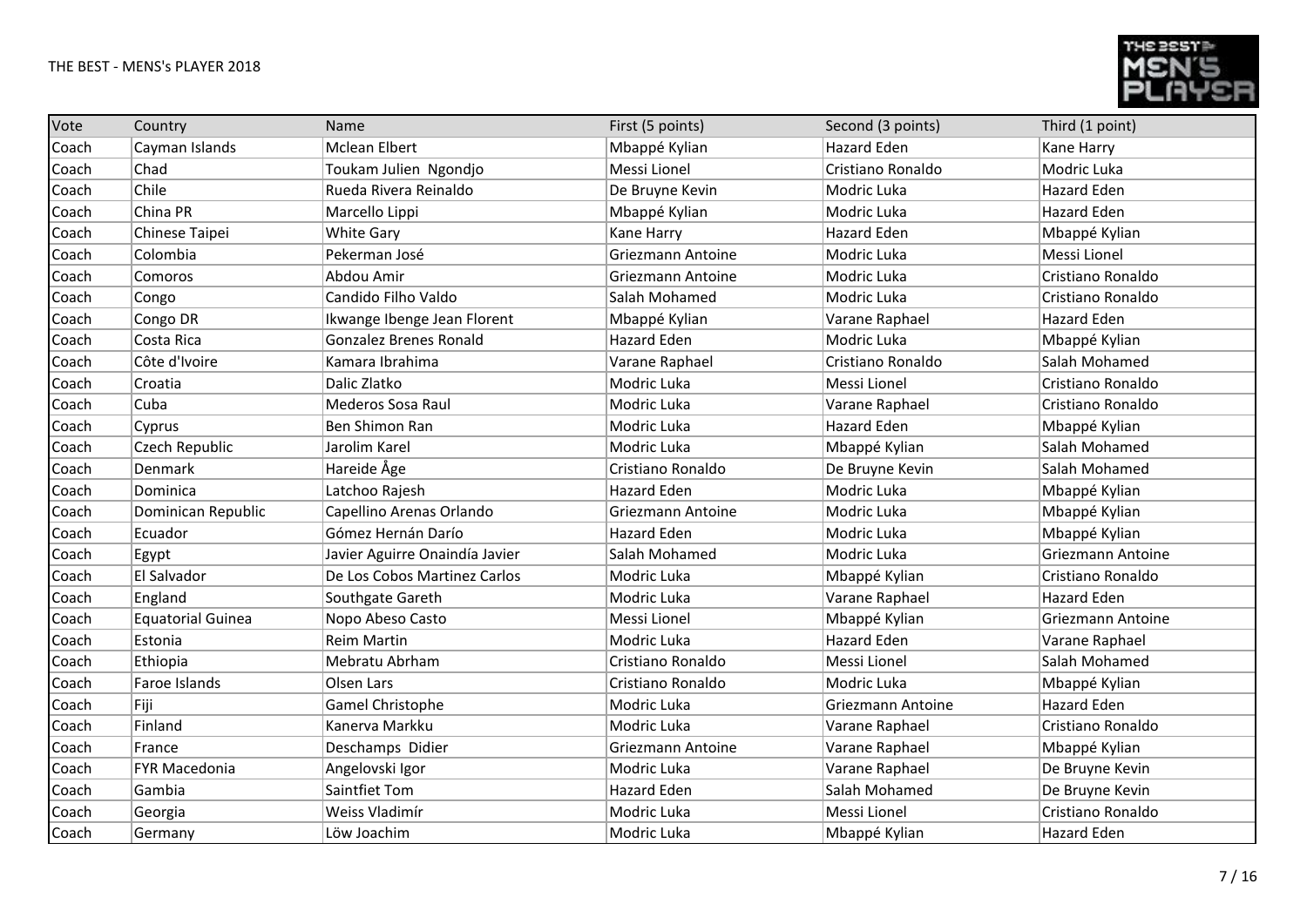

| Vote  | Country          | Name                                | First (5 points)   | Second (3 points)  | Third (1 point)    |
|-------|------------------|-------------------------------------|--------------------|--------------------|--------------------|
| Coach | Gibraltar        | Ribas Julio                         | Cristiano Ronaldo  | Griezmann Antoine  | Modric Luka        |
| Coach | Greece           | Skibbe Michael - Heinz              | Mbappé Kylian      | De Bruyne Kevin    | Modric Luka        |
| Coach | Guam             | Dodd Karl                           | <b>Hazard Eden</b> | Modric Luka        | Mbappé Kylian      |
| Coach | Guatemala        | Claverí Alvarado Walter Enrique     | De Bruyne Kevin    | Messi Lionel       | Mbappé Kylian      |
| Coach | Guinea           | Put Paul                            | Modric Luka        | Messi Lionel       | Cristiano Ronaldo  |
| Coach | Guinea-Bissau    | Cande Baciro                        | Cristiano Ronaldo  | Mbappé Kylian      | Messi Lionel       |
| Coach | Haiti            | <b>Collat Marc</b>                  | Mbappé Kylian      | Varane Raphael     | <b>Hazard Eden</b> |
| Coach | Honduras         | Tábora Hernández Carlos Ramón       | Modric Luka        | Mbappé Kylian      | Griezmann Antoine  |
| Coach | <b>Hong Kong</b> | Liu Chun Fai                        | Modric Luka        | Cristiano Ronaldo  | Kane Harry         |
| Coach | Hungary          | Rossi Marco                         | Modric Luka        | Mbappé Kylian      | <b>Hazard Eden</b> |
| Coach | Iceland          | Hallgrimsson Heimir                 | Salah Mohamed      | Modric Luka        | De Bruyne Kevin    |
| Coach | India            | <b>Constantine Stephen Phillip</b>  | Salah Mohamed      | Kane Harry         | De Bruyne Kevin    |
| Coach | IR Iran          | Brito Leal De Queiroz Carlos Manuel | Modric Luka        | Mbappé Kylian      | Hazard Eden        |
| Coach | Iraq             | Hamdan Basim                        | Hazard Eden        | Griezmann Antoine  | De Bruyne Kevin    |
| Coach | Israel           | Hazan Alon                          | Cristiano Ronaldo  | Messi Lionel       | De Bruyne Kevin    |
| Coach | Italy            | Mancini Roberto                     | Cristiano Ronaldo  | Mbappé Kylian      | Modric Luka        |
| Coach | Jamaica          | <b>Whitmore Theodore</b>            | Modric Luka        | Cristiano Ronaldo  | Griezmann Antoine  |
| Coach | Japan            | Moriyasu Hajime                     | Modric Luka        | Cristiano Ronaldo  | Mbappé Kylian      |
| Coach | Jordan           | Abu Abed Jamal                      | Cristiano Ronaldo  | Griezmann Antoine  | Kane Harry         |
| Coach | Kazakhstan       | <b>Stoilov Stanimir</b>             | Modric Luka        | Mbappé Kylian      | Cristiano Ronaldo  |
| Coach | Korea DPR        | Yong Jun Kim                        | Messi Lionel       | Mbappé Kylian      | Cristiano Ronaldo  |
| Coach | Korea Republic   | Kim Pangon (Technical Director)     | Modric Luka        | Mbappé Kylian      | Salah Mohamed      |
| Coach | Kosovo           | <b>Challandes Bernard</b>           | Cristiano Ronaldo  | Salah Mohamed      | Modric Luka        |
| Coach | Kyrgyz Republic  | Krestinin Alexander                 | De Bruyne Kevin    | Modric Luka        | <b>Hazard Eden</b> |
| Coach | Laos             | Munheng Mike Wong (Mr)              | Modric Luka        | Mbappé Kylian      | De Bruyne Kevin    |
| Coach | Latvia           | Paatelainen Mixu                    | Modric Luka        | Griezmann Antoine  | Varane Raphael     |
| Coach | Lebanon          | Radulovic Miodrag                   | Modric Luka        | Cristiano Ronaldo  | Messi Lionel       |
| Coach | Liechtenstein    | Pauritsch Rene                      | Modric Luka        | Cristiano Ronaldo  | De Bruyne Kevin    |
| Coach | Lithuania        | Jankauskas Edgaras                  | Modric Luka        | Hazard Eden        | Mbappé Kylian      |
| Coach | Luxembourg       | Holtz Luc                           | Mbappé Kylian      | <b>Hazard Eden</b> | Modric Luka        |
| Coach | Macau            | long Cho leng                       | Modric Luka        | Cristiano Ronaldo  | Salah Mohamed      |
| Coach | Madagascar       | <b>Dupuis Nicolas</b>               | Hazard Eden        | Modric Luka        | Mbappé Kylian      |
| Coach | Malawi           | Geneughden Ronny Van                | De Bruyne Kevin    | Hazard Eden        | Mbappé Kylian      |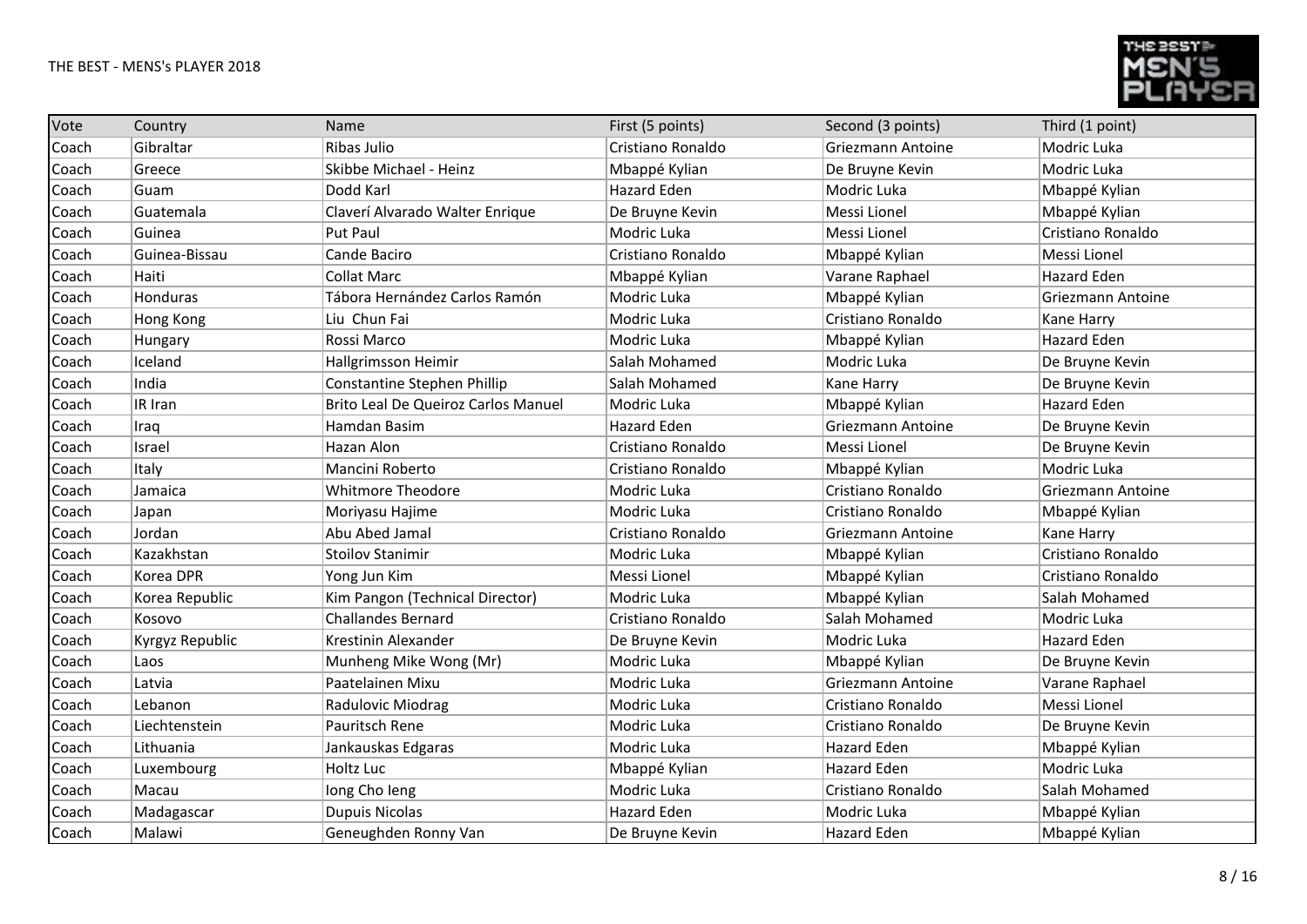

| Vote  | Country             | Name                                               | First (5 points)   | Second (3 points)  | Third (1 point)          |
|-------|---------------------|----------------------------------------------------|--------------------|--------------------|--------------------------|
| Coach | <b>Maldives</b>     | Peter Segret                                       | Modric Luka        | Griezmann Antoine  | Cristiano Ronaldo        |
| Coach | Mali                | Magassouba Mohamed                                 | Modric Luka        | Mbappé Kylian      | Hazard Eden              |
| Coach | Malta               | Farrugia Ray                                       | Modric Luka        | De Bruyne Kevin    | <b>Hazard Eden</b>       |
| Coach | Mauritania          | Da Silva Corentin Martins                          | Modric Luka        | Cristiano Ronaldo  | Mbappé Kylian            |
| Coach | <b>Mauritius</b>    | Francisco Filho Joaquim                            | Modric Luka        | Salah Mohamed      | Mbappé Kylian            |
| Coach | Mexico              | Osorio Juan Carlos                                 | Hazard Eden        | Modric Luka        | Mbappé Kylian            |
| Coach | Moldova             | Spiridon Alexandru                                 | Modric Luka        | Cristiano Ronaldo  | <b>Hazard Eden</b>       |
| Coach | Mongolia            | <b>Weiss Michael</b>                               | Modric Luka        | Cristiano Ronaldo  | <b>Hazard Eden</b>       |
| Coach | Montenegro          | Tumbakovic Ljubiša                                 | Modric Luka        | Griezmann Antoine  | <b>Hazard Eden</b>       |
| Coach | Montserrat          | Donachie Williams                                  | Modric Luka        | Cristiano Ronaldo  | De Bruyne Kevin          |
| Coach | Morocco             | Renard Hervé                                       | Cristiano Ronaldo  | <b>Hazard Eden</b> | Mbappé Kylian            |
| Coach | Mozambique          | Da Silva Costa Xavier Abel Luis                    | Modric Luka        | Mbappé Kylian      | Cristiano Ronaldo        |
| Coach | Myanmar             | Hey Antoine John Paul                              | Modric Luka        | <b>Hazard Eden</b> | <b>Griezmann Antoine</b> |
| Coach | Namibia             | Mannetti Ricardo                                   | Modric Luka        | Cristiano Ronaldo  | Salah Mohamed            |
| Coach | Nepal               | Gyotoku Koji                                       | <b>Hazard Eden</b> | Griezmann Antoine  | Cristiano Ronaldo        |
| Coach | Netherlands         | Koeman Ronald                                      | De Bruyne Kevin    | Griezmann Antoine  | Modric Luka              |
| Coach | New Caledonia       | Sardo Thierry                                      | Varane Raphael     | Modric Luka        | <b>Hazard Eden</b>       |
| Coach | New Zealand         | <b>Schmid Fritz</b>                                | Modric Luka        | De Bruyne Kevin    | Salah Mohamed            |
| Coach | Niger               | Seydou Oumarou Diabate                             | Modric Luka        | Mbappé Kylian      | <b>Griezmann Antoine</b> |
| Coach | Nigeria             | Gernot Rohr                                        | Modric Luka        | Mbappé Kylian      | <b>Hazard Eden</b>       |
| Coach | Northern Ireland    | O'Neill Michael                                    | Salah Mohamed      | Modric Luka        | De Bruyne Kevin          |
| Coach | Norway              | Hansen Per Joar                                    | Modric Luka        | Cristiano Ronaldo  | Varane Raphael           |
| Coach | Oman                | Verbeek Peter                                      | Modric Luka        | Messi Lionel       | Cristiano Ronaldo        |
| Coach | Pakistan            | Noguiera Jose Antonio Goldberger Gomes Modric Luka |                    | Mbappé Kylian      | Griezmann Antoine        |
| Coach | Palestine           | Ould Ali Noureddine                                | Griezmann Antoine  | Modric Luka        | Salah Mohamed            |
| Coach | Panama              | <b>Stempel Courtney</b>                            | Modric Luka        | De Bruyne Kevin    | Mbappé Kylian            |
| Coach | Peru                | Gareca Nardi Ricardo                               | Griezmann Antoine  | Varane Raphael     | Modric Luka              |
| Coach | Poland              | <b>Brzeczek Jerzy</b>                              | Griezmann Antoine  | Modric Luka        | <b>Hazard Eden</b>       |
| Coach | Portugal            | Santos Fernando                                    | Cristiano Ronaldo  | Modric Luka        | Hazard Eden              |
| Coach | <b>Puerto Rico</b>  | Guevara Amado                                      | Cristiano Ronaldo  | Modric Luka        | Messi Lionel             |
| Coach | Republic of Ireland | O'Neill Martin                                     | Messi Lionel       | Cristiano Ronaldo  | Salah Mohamed            |
| Coach | Romania             | Contra Cosmin                                      | Griezmann Antoine  | Messi Lionel       | Cristiano Ronaldo        |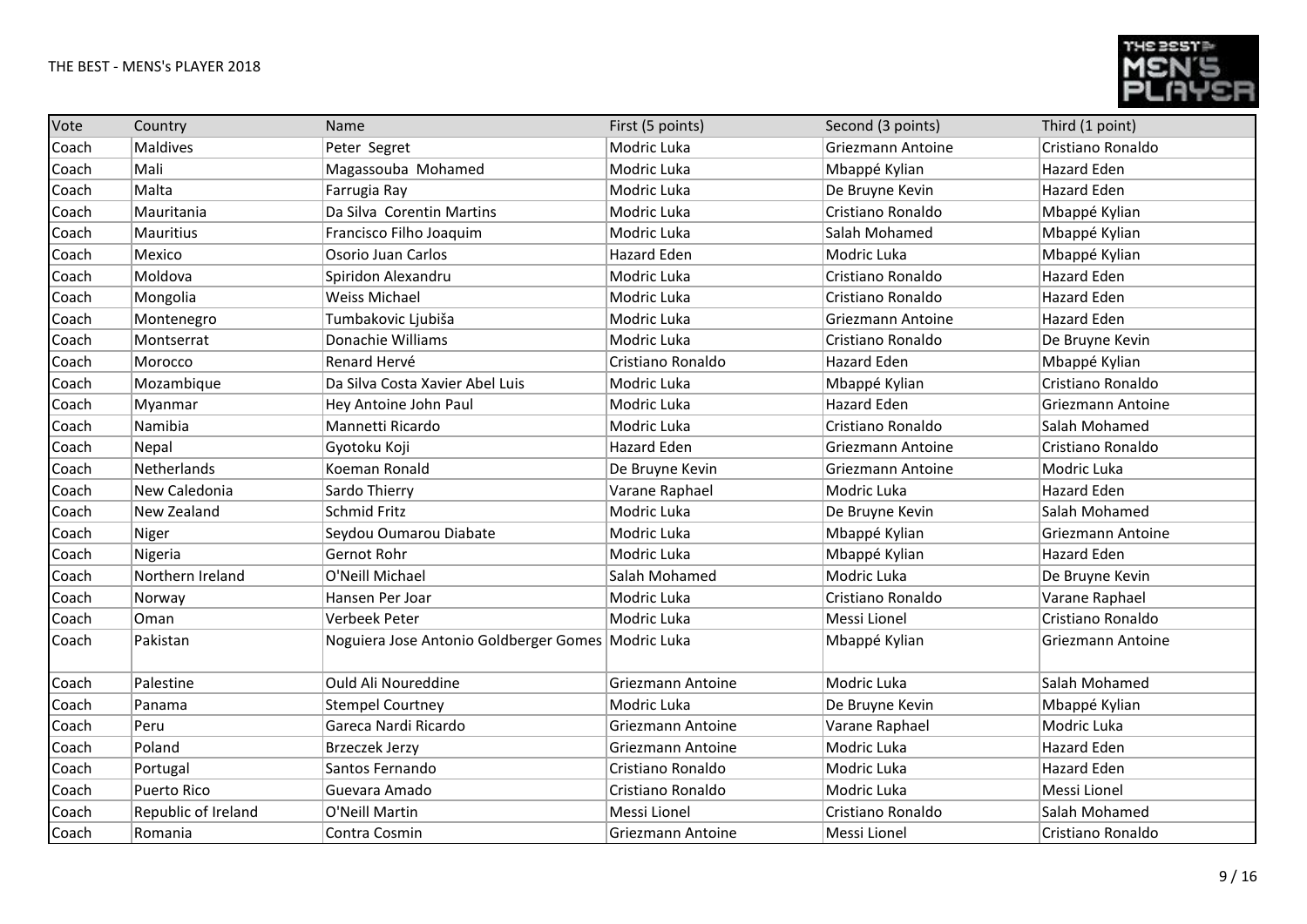

| Vote  | Country                         | Name                        | First (5 points)  | Second (3 points)  | Third (1 point)          |
|-------|---------------------------------|-----------------------------|-------------------|--------------------|--------------------------|
| Coach | Russia                          | Cherchesov Stanislav        | Cristiano Ronaldo | Modric Luka        | <b>Griezmann Antoine</b> |
| Coach | Samoa                           | Ualesi Paul                 | Cristiano Ronaldo | Modric Luka        | Salah Mohamed            |
| Coach | San Marino                      | Varrella Franco             | Cristiano Ronaldo | <b>Hazard Eden</b> | De Bruyne Kevin          |
| Coach | Saudi Arabia                    | Pizzi Torroija Juan Antonio | Messi Lionel      | Modric Luka        | Griezmann Antoine        |
| Coach | Scotland                        | Mcleish Alexander           | Salah Mohamed     | <b>Hazard Eden</b> | Modric Luka              |
| Coach | Senegal                         | Cisse Aliou                 | Cristiano Ronaldo | Messi Lionel       | Salah Mohamed            |
| Coach | Serbia                          | Krstajic Mladen             | Cristiano Ronaldo | Hazard Eden        | Griezmann Antoine        |
| Coach | Sierra Leone                    | Keister John                | Cristiano Ronaldo | Modric Luka        | Griezmann Antoine        |
| Coach | Singapore                       | Ahmad Fandi                 | Mbappé Kylian     | Hazard Eden        | Modric Luka              |
| Coach | Slovakia                        | Kozak Jan                   | Modric Luka       | Cristiano Ronaldo  | <b>Hazard Eden</b>       |
| Coach | Slovenia                        | <b>Kavcic Tomaz</b>         | Modric Luka       | Cristiano Ronaldo  | Griezmann Antoine        |
| Coach | South Africa                    | <b>Baxter Stuart</b>        | Messi Lionel      | <b>Hazard Eden</b> | De Bruyne Kevin          |
| Coach | Spain                           | Martínez Garcia Enrique     | Messi Lionel      | Modric Luka        | Salah Mohamed            |
| Coach | Sri Lanka                       | Packeer Ali Mohamed Nizam   | Modric Luka       | Mbappé Kylian      | Griezmann Antoine        |
| Coach | <b>St Kitts and Nevis</b>       | Passy Jacques               | Griezmann Antoine | Cristiano Ronaldo  | Mbappé Kylian            |
| Coach | St Lucia                        | Lastic Francis              | Cristiano Ronaldo | Mbappé Kylian      | Modric Luka              |
| Coach | Sudan                           | Lugarusic Zdravko           | Modric Luka       | Salah Mohamed      | Mbappé Kylian            |
| Coach | Suriname                        | Gorre Dean                  | Modric Luka       | Cristiano Ronaldo  | Messi Lionel             |
| Coach | Swaziland                       | Mdluli Anthony              | Modric Luka       | <b>Hazard Eden</b> | Mbappé Kylian            |
| Coach | Sweden                          | Andersson Jan               | De Bruyne Kevin   | Modric Luka        | <b>Hazard Eden</b>       |
| Coach | Switzerland                     | Petkovic Vladimir           | Modric Luka       | Cristiano Ronaldo  | Varane Raphael           |
| Coach | Syria                           | <b>Stange Bernd</b>         | Modric Luka       | Messi Lionel       | Griezmann Antoine        |
| Coach | Tajikistan                      | <b>Ergashev Mubin</b>       | Modric Luka       | Mbappé Kylian      | Griezmann Antoine        |
| Coach | Tanzania                        | Moroco Hemed                | Mbappé Kylian     | Cristiano Ronaldo  | Modric Luka              |
| Coach | Thailand                        | Rajevac Milovan             | Modric Luka       | Mbappé Kylian      | Salah Mohamed            |
| Coach | Timor-Leste                     | <b>Tsukitate Norio</b>      | Modric Luka       | Mbappé Kylian      | Cristiano Ronaldo        |
| Coach | Togo                            | Le Roy Claude               | Modric Luka       | Mbappé Kylian      | <b>Hazard Eden</b>       |
| Coach | Turkey                          | Lucescu Mircea              | Modric Luka       | Griezmann Antoine  | Salah Mohamed            |
| Coach | Turkmenistan                    | Hojageldiyev Yazguly        | Cristiano Ronaldo | Griezmann Antoine  | Modric Luka              |
| Coach | <b>Turks and Caicos Islands</b> | <b>Barnes Matthew</b>       | Modric Luka       | Cristiano Ronaldo  | Salah Mohamed            |
| Coach | Uganda                          | Desabre Sebastinen Serge    | Mbappé Kylian     | <b>Hazard Eden</b> | Messi Lionel             |
| Coach | Ukraine                         | Shevchenko Andrii           | Modric Luka       | Cristiano Ronaldo  | Griezmann Antoine        |
| Coach | <b>United Arab Emirates</b>     | Zaccheroni Alberto          | Modric Luka       | Salah Mohamed      | Mbappé Kylian            |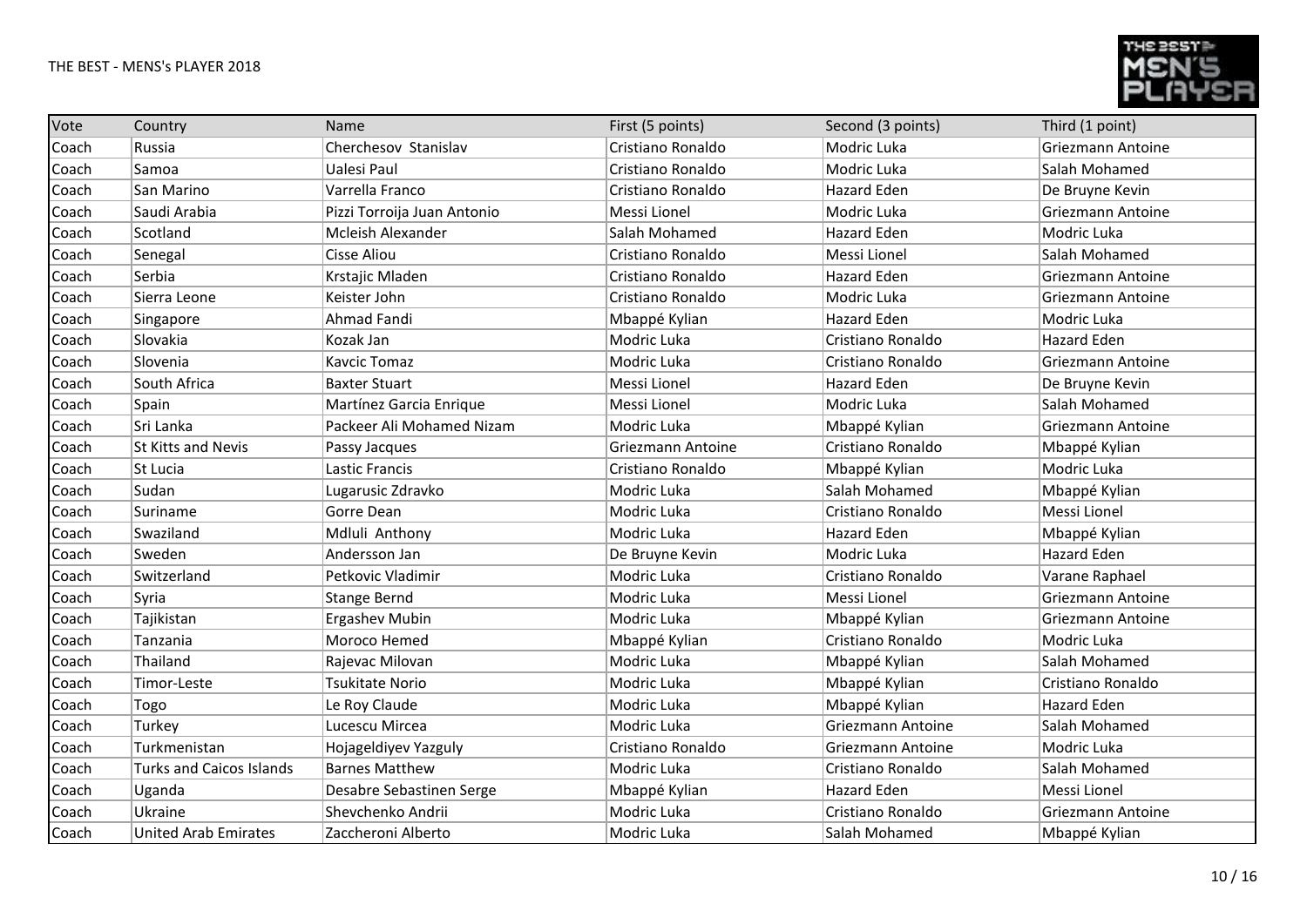

| Vote  | Country                  | Name                       | First (5 points)   | Second (3 points)  | Third (1 point)   |
|-------|--------------------------|----------------------------|--------------------|--------------------|-------------------|
| Coach | Uruguay                  | Tabarez Oscar Washington   | Griezmann Antoine  | <b>Hazard Eden</b> | Messi Lionel      |
| Coach | <b>US Virgin Islands</b> | Serrano Marcelo            | Modric Luka        | Mbappé Kylian      | Cristiano Ronaldo |
| Coach | <b>USA</b>               | Sarachan Dave              | Messi Lionel       | Cristiano Ronaldo  | Modric Luka       |
| Coach | Uzbekistan               | Cuper Hector               | Messi Lionel       | Cristiano Ronaldo  | Modric Luka       |
| Coach | Vanuatu                  | Maki Kaison Haitong Maki   | Modric Luka        | Griezmann Antoine  | Salah Mohamed     |
| Coach | Venezuela                | Dudamel Ochoa Rafael Edgar | Cristiano Ronaldo  | Modric Luka        | Mbappé Kylian     |
| Coach | Vietnam                  | Park Hang Seo              | <b>Hazard Eden</b> | Modric Luka        | Varane Raphael    |
| Coach | Wales                    | Giggs Ryan                 | Modric Luka        | Mbappé Kylian      | Cristiano Ronaldo |
| Coach | Zambia                   | Vandenbroek Sven           | De Bruyne Kevin    | Modric Luka        | Salah Mohamed     |
| Media | Afghanistan              | <b>Zaland Sayer</b>        | Cristiano Ronaldo  | Salah Mohamed      | Messi Lionel      |
| Media | Albania                  | Shakohoxha Dritan          | Modric Luka        | Cristiano Ronaldo  | Salah Mohamed     |
| Media | American Samoa           | Vitolio Brian              | Mbappé Kylian      | Modric Luka        | De Bruyne Kevin   |
| Media | Andorra                  | Duaso Victor               | Messi Lionel       | Griezmann Antoine  | Cristiano Ronaldo |
| Media | Angola                   | Quiala Geraldo             | Modric Luka        | Mbappé Kylian      | Griezmann Antoine |
| Media | Antigua and Barbuda      | Neto Baptiste              | Hazard Eden        | Mbappé Kylian      | Salah Mohamed     |
| Media | Argentina                | Macaya Márquez Enrique     | Modric Luka        | Griezmann Antoine  | Cristiano Ronaldo |
| Media | Armenia                  | Gasparyan Robert           | Modric Luka        | Griezmann Antoine  | Mbappé Kylian     |
| Media | Aruba                    | Thomas Kurt                | Mbappé Kylian      | De Bruyne Kevin    | Griezmann Antoine |
| Media | Australia                | Larkin Steve               | Cristiano Ronaldo  | Modric Luka        | Mbappé Kylian     |
| Media | Austria                  | Lackner Gerhard            | Modric Luka        | Cristiano Ronaldo  | Salah Mohamed     |
| Media | Azerbaijan               | Movsumov Rasim             | Modric Luka        | Mbappé Kylian      | Salah Mohamed     |
| Media | Bahrain                  | Ashoor Abdullah            | Cristiano Ronaldo  | Messi Lionel       | Modric Luka       |
| Media | Bangladesh               | Mahamud Raihan             | Modric Luka        | Griezmann Antoine  | Mbappé Kylian     |
| Media | <b>Barbados</b>          | Agard Rachel               | Cristiano Ronaldo  | Messi Lionel       | Modric Luka       |
| Media | <b>Belarus</b>           | Vashkevich Andrei          | Modric Luka        | Cristiano Ronaldo  | Griezmann Antoine |
| Media | Belgium                  | Terreur Kristof            | Cristiano Ronaldo  | Messi Lionel       | Modric Luka       |
| Media | <b>Belize</b>            | Cantillano Fredy           | Messi Lionel       | Griezmann Antoine  | Mbappé Kylian     |
| Media | Benin                    | Sounde Peperipe Felix      | Mbappé Kylian      | Griezmann Antoine  | Cristiano Ronaldo |
| Media | Bermuda                  | <b>Wright Steve</b>        | Mbappé Kylian      | De Bruyne Kevin    | Cristiano Ronaldo |
| Media | Bhutan                   | Zam Namgay                 | Mbappé Kylian      | <b>Hazard Eden</b> | Modric Luka       |
| Media | Bolivia                  | Zurita Mustafa Marco Gery  | Modric Luka        | Hazard Eden        | Messi Lionel      |
| Media | Bosnia and Herzegovina   | <b>Tanovic Muamer</b>      | Mbappé Kylian      | Modric Luka        | De Bruyne Kevin   |
| Media | Botswana                 | Knangkenna Duncan          | Mbappé Kylian      | Modric Luka        | Salah Mohamed     |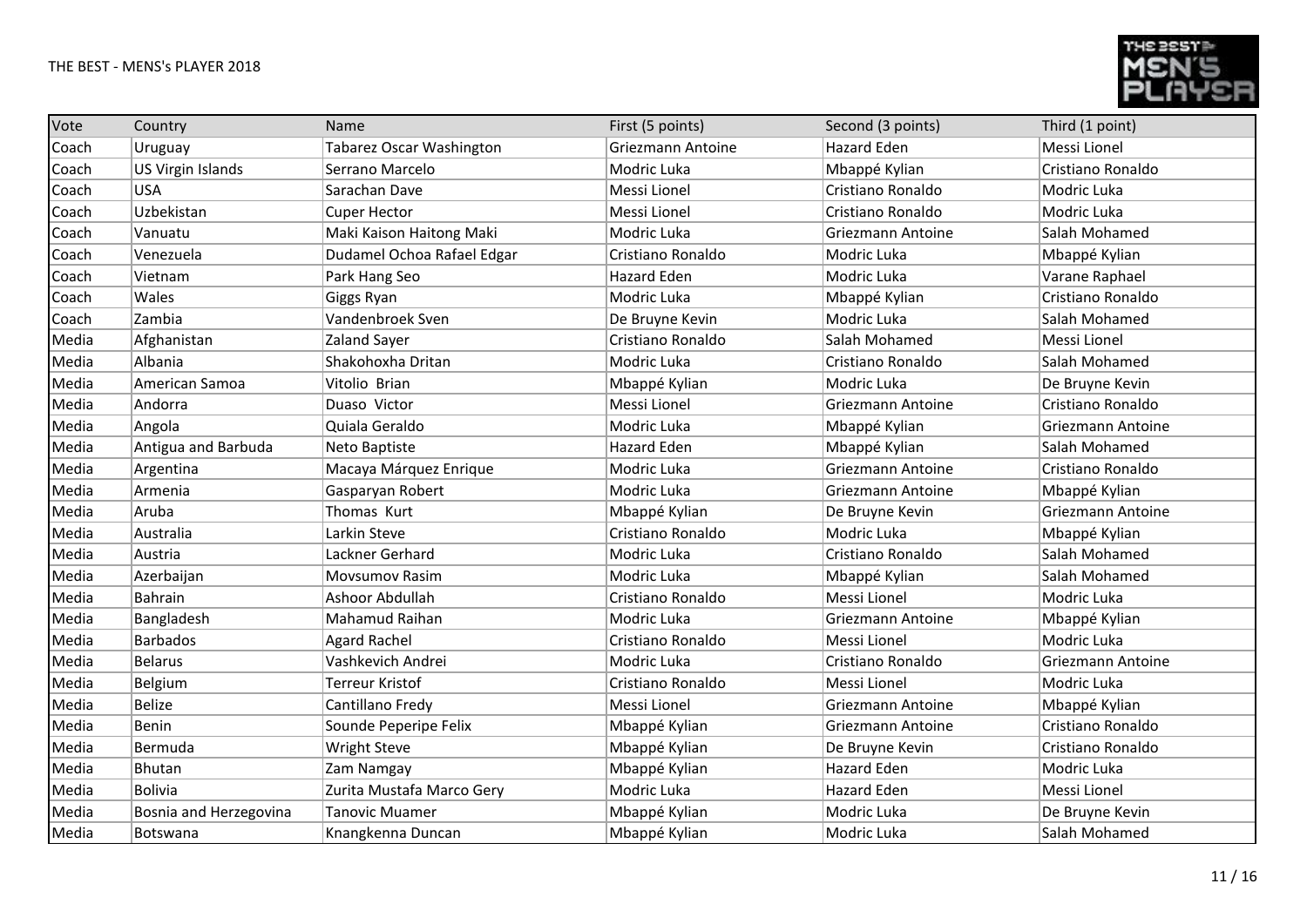

| Vote  | Country                       | Name                         | First (5 points)         | Second (3 points) | Third (1 point)          |
|-------|-------------------------------|------------------------------|--------------------------|-------------------|--------------------------|
| Media | <b>Brazil</b>                 | Coelho Paulo Vinicius        | Cristiano Ronaldo        | Mbappé Kylian     | Messi Lionel             |
| Media | <b>British Virgin Islands</b> | Jackson Charlie              | Salah Mohamed            | Cristiano Ronaldo | Messi Lionel             |
| Media | Bulgaria                      | Boychev Bojan Yanev          | <b>Griezmann Antoine</b> | Modric Luka       | De Bruyne Kevin          |
| Media | Burundi                       | Kibuga Ramadhani             | Cristiano Ronaldo        | Mbappé Kylian     | <b>Griezmann Antoine</b> |
| Media | Cambodia                      | Chamroeun Ung                | Varane Raphael           | Salah Mohamed     | Modric Luka              |
| Media | Cameroon                      | Samnick Emmanuel Gustave     | Cristiano Ronaldo        | Modric Luka       | Mbappé Kylian            |
| Media | Canada                        | Davidson Neil                | Cristiano Ronaldo        | Salah Mohamed     | Messi Lionel             |
| Media | Cape Verde Islands            | Rodrigues Simao              | Modric Luka              | Cristiano Ronaldo | Messi Lionel             |
| Media | Cayman Islands                | Maede Ben                    | Salah Mohamed            | Modric Luka       | Cristiano Ronaldo        |
| Media | Central African Republic      | Pabandji Pacôme              | Mbappé Kylian            | Griezmann Antoine | Modric Luka              |
| Media | Chad                          | Mahamar Sabur Salahdine      | Modric Luka              | Mbappé Kylian     | De Bruyne Kevin          |
| Media | Chile                         | Diaz Danilo                  | Modric Luka              | Griezmann Antoine | Cristiano Ronaldo        |
| Media | China PR                      | Zhang Miao                   | Modric Luka              | Cristiano Ronaldo | <b>Hazard Eden</b>       |
| Media | Chinese Taipei                | Hung Max                     | <b>Griezmann Antoine</b> | Modric Luka       | Mbappé Kylian            |
| Media | Colombia                      | Rueda Diego                  | Varane Raphael           | Modric Luka       | De Bruyne Kevin          |
| Media | Comoros                       | Djouma Elie                  | Modric Luka              | Cristiano Ronaldo | Salah Mohamed            |
| Media | Congo                         | Kaba Emmanuel                | Messi Lionel             | Mbappé Kylian     | Salah Mohamed            |
| Media | Cook Islands                  | Pere Alex                    | Modric Luka              | Messi Lionel      | Mbappé Kylian            |
| Media | Costa Rica                    | Goldberg David               | Modric Luka              | Cristiano Ronaldo | Griezmann Antoine        |
| Media | Côte d'Ivoire                 | Diallo Adamah                | Griezmann Antoine        | Varane Raphael    | Mbappé Kylian            |
| Media | Croatia                       | Matteoni Robert              | Modric Luka              | Varane Raphael    | Griezmann Antoine        |
| Media | Cuba                          | Cancio Yasiel                | <b>Griezmann Antoine</b> | Modric Luka       | De Bruyne Kevin          |
| Media | Czech Republic                | Kolar Jaroslav               | Griezmann Antoine        | Modric Luka       | Mbappé Kylian            |
| Media | Denmark                       | Olsen Allan                  | Modric Luka              | Mbappé Kylian     | Cristiano Ronaldo        |
| Media | Dominican Republic            | Bauger Jorge Rolando         | Mbappé Kylian            | Modric Luka       | Cristiano Ronaldo        |
| Media | Ecuador                       | Rosales Cox Tito             | Modric Luka              | Griezmann Antoine | Cristiano Ronaldo        |
| Media | Egypt                         | Danial Hany                  | Salah Mohamed            | Modric Luka       | Cristiano Ronaldo        |
| Media | El Salvador                   | <b>Campos Madrid Gabriel</b> | Modric Luka              | Hazard Eden       | Griezmann Antoine        |
| Media | England                       | Conway Richard               | Modric Luka              | Mbappé Kylian     | Cristiano Ronaldo        |
| Media | <b>Equitorial Guinea</b>      | <b>Essiane Fabien</b>        | Salah Mohamed            | Griezmann Antoine | Modric Luka              |
| Media | Eritrea                       | Seium Michael                | Mbappé Kylian            | Modric Luka       | <b>Hazard Eden</b>       |
| Media | Estonia                       | Suvari Aet                   | <b>Griezmann Antoine</b> | Modric Luka       | Salah Mohamed            |
| Media | Ethiopia                      | Abdulkeni Hussen             | Modric Luka              | De Bruyne Kevin   | Salah Mohamed            |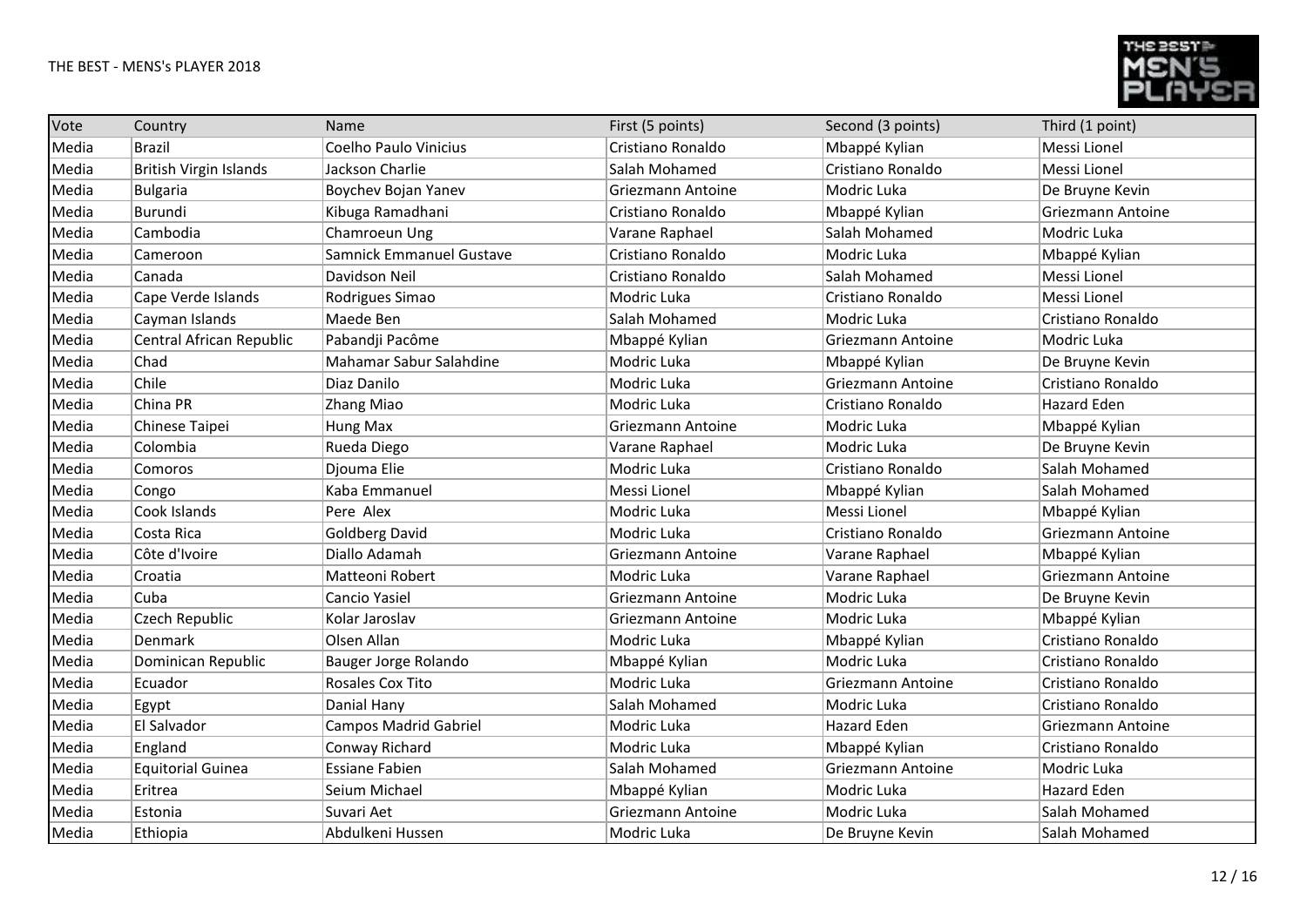

| Vote  | Country              | Name                    | First (5 points)  | Second (3 points)  | Third (1 point)    |
|-------|----------------------|-------------------------|-------------------|--------------------|--------------------|
| Media | Faroe Islands        | Olsen Símun Christian   | Modric Luka       | Messi Lionel       | Cristiano Ronaldo  |
| Media | France               | Resseguie Jean          | Varane Raphael    | Modric Luka        | Griezmann Antoine  |
| Media | <b>FYR Macedonia</b> | Durgutov Mijalce        | Modric Luka       | <b>Hazard Eden</b> | Cristiano Ronaldo  |
| Media | Gambia               | Camara Baboucar         | Modric Luka       | Cristiano Ronaldo  | Varane Raphael     |
| Media | Georgia              | Potskhveria Zurab       | Cristiano Ronaldo | De Bruyne Kevin    | Modric Luka        |
| Media | Germany              | <b>Bossmann Berries</b> | Mbappé Kylian     | De Bruyne Kevin    | Modric Luka        |
| Media | Ghana                | Ezah William            | Modric Luka       | <b>Hazard Eden</b> | Mbappé Kylian      |
| Media | Gibraltar            | Ignacio Stephen         | Mbappé Kylian     | Salah Mohamed      | Cristiano Ronaldo  |
| Media | Greece               | Kotsis Nikolaos         | Modric Luka       | Mbappé Kylian      | Salah Mohamed      |
| Media | Guam                 | Shedd Jay               | Cristiano Ronaldo | Messi Lionel       | Kane Harry         |
| Media | Guatemala            | Solares Lucho           | Griezmann Antoine | Modric Luka        | Cristiano Ronaldo  |
| Media | Guinea-Bissau        | Ucha Etiandro           | Cristiano Ronaldo | Modric Luka        | Messi Lionel       |
| Media | Guyana               | <b>Toney Rawle</b>      | Cristiano Ronaldo | Salah Mohamed      | Modric Luka        |
| Media | Haiti                | Leon Lutherson          | Modric Luka       | Cristiano Ronaldo  | Griezmann Antoine  |
| Media | Honduras             | Carias Gonzalo          | Cristiano Ronaldo | Messi Lionel       | Griezmann Antoine  |
| Media | Hungary              | Szeli Matyas            | Modric Luka       | Mbappé Kylian      | Cristiano Ronaldo  |
| Media | Iceland              | Sigurdsson Vidir        | Modric Luka       | Mbappé Kylian      | Salah Mohamed      |
| Media | India                | Sarkar Dhiman           | Varane Raphael    | Modric Luka        | De Bruyne Kevin    |
| Media | Indonesia            | Subagyo Triono          | Modric Luka       | Griezmann Antoine  | Cristiano Ronaldo  |
| Media | Iran                 | Chia Foadi              | Mbappé Kylian     | Modric Luka        | <b>Hazard Eden</b> |
| Media | Iraq                 | Al Saedi Arshed Sabah   | Modric Luka       | Messi Lionel       | Cristiano Ronaldo  |
| Media | Israel               | Dagon Uri               | Modric Luka       | Varane Raphael     | Cristiano Ronaldo  |
| Media | Italy                | Licari Fabio            | Griezmann Antoine | Modric Luka        | Cristiano Ronaldo  |
| Media | Japan                | Tsuchiya Kentaro        | Modric Luka       | Mbappé Kylian      | Cristiano Ronaldo  |
| Media | Jordan               | Al Omiri Tayseer        | Modric Luka       | Mbappé Kylian      | Salah Mohamed      |
| Media | Kazakhstan           | Tulegenov Geniy         | Modric Luka       | Griezmann Antoine  | Salah Mohamed      |
| Media | Kenya                | <b>Toskin Robin</b>     | Modric Luka       | Griezmann Antoine  | Cristiano Ronaldo  |
| Media | Korea Republic       | Yoo Jeeho               | Cristiano Ronaldo | Messi Lionel       | Mbappé Kylian      |
| Media | Kosovo               | Konuschevci Valon       | Salah Mohamed     | Cristiano Ronaldo  | Modric Luka        |
| Media | Kuwait               | <b>Adnan Yousif</b>     | Cristiano Ronaldo | Messi Lionel       | Modric Luka        |
| Media | Kyrgyzstan           | <b>Musaev Tengelbes</b> | Modric Luka       | Cristiano Ronaldo  | Salah Mohamed      |
| Media | Latvia               | Koscinkevic Ilvars      | Modric Luka       | Salah Mohamed      | Cristiano Ronaldo  |
| Media | Liberia              | Kollie Garzeawu Moses   | Cristiano Ronaldo | Mbappé Kylian      | Salah Mohamed      |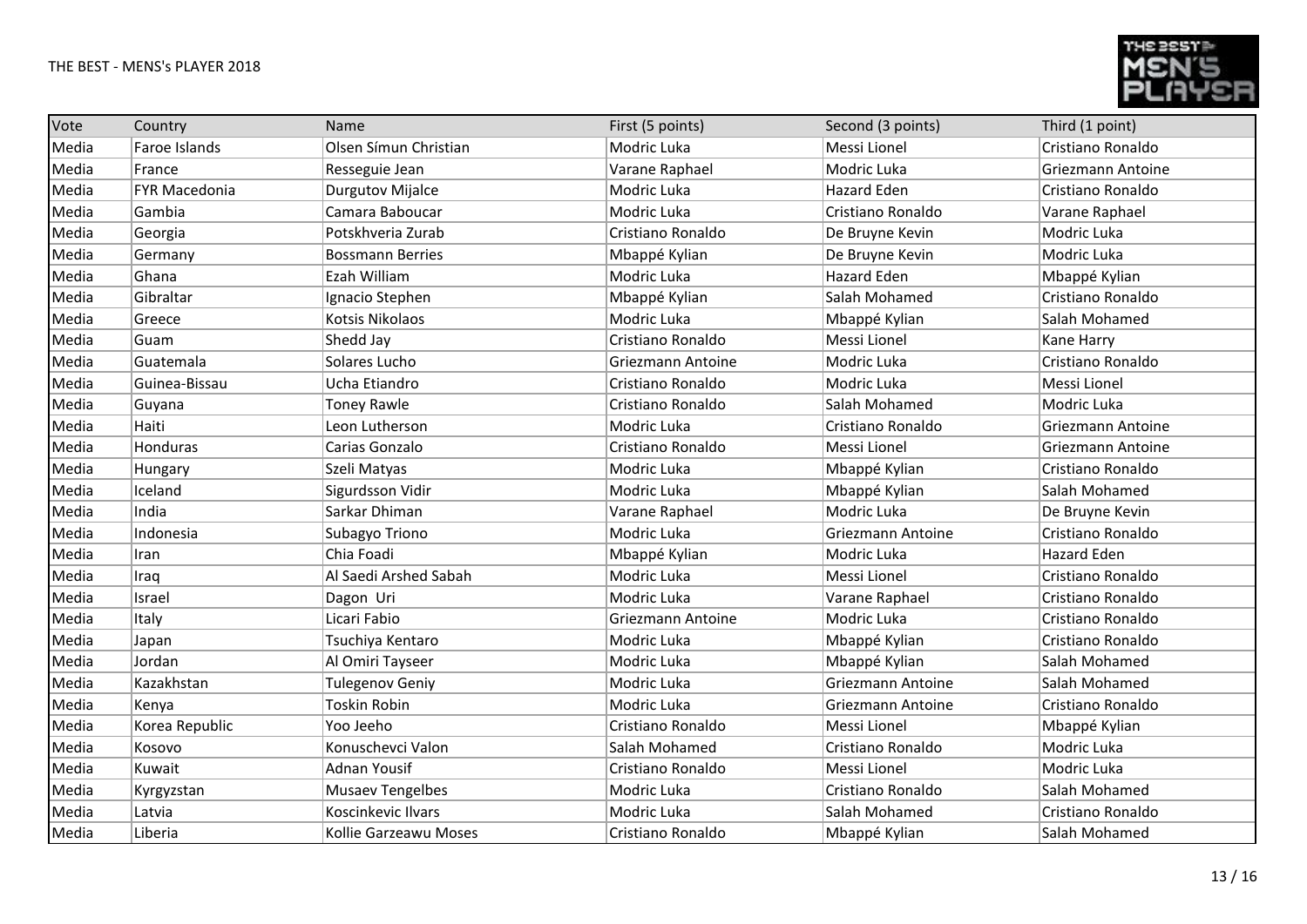

| Vote  | Country            | Name                         | First (5 points)  | Second (3 points)        | Third (1 point)   |
|-------|--------------------|------------------------------|-------------------|--------------------------|-------------------|
| Media | Liechtenstein      | <b>Hasler Ernst</b>          | Modric Luka       | <b>Griezmann Antoine</b> | Hazard Eden       |
| Media | Lithuania          | Mindaugas Augustis           | Salah Mohamed     | Cristiano Ronaldo        | Griezmann Antoine |
| Media | Luxembourg         | Lahure Petz Antoine          | Cristiano Ronaldo | Modric Luka              | Griezmann Antoine |
| Media | Lybia              | El Amari Haithem Miftah      | Cristiano Ronaldo | Salah Mohamed            | Modric Luka       |
| Media | Macau              | Maia Pedro                   | Cristiano Ronaldo | Modric Luka              | Messi Lionel      |
| Media | Madagascar         | Ramboa Michel                | Cristiano Ronaldo | Mbappé Kylian            | Varane Raphael    |
| Media | Malawi             | Kanjere Peter                | Mbappé Kylian     | Cristiano Ronaldo        | Varane Raphael    |
| Media | Malaysia           | Samuel Eric                  | Modric Luka       | <b>Griezmann Antoine</b> | Cristiano Ronaldo |
| Media | <b>Maldives</b>    | Ali Shimaz                   | Modric Luka       | Cristiano Ronaldo        | Hazard Eden       |
| Media | Mali               | Diakite Boubacar             | Cristiano Ronaldo | Mbappé Kylian            | Hazard Eden       |
| Media | Malta              | Moore Jesmond                | Modric Luka       | Mbappé Kylian            | Cristiano Ronaldo |
| Media | Mauritania         | Sow Brahim                   | Mbappé Kylian     | Modric Luka              | Griezmann Antoine |
| Media | <b>Mauritius</b>   | Hydoo Azmaal                 | Mbappé Kylian     | Modric Luka              | Cristiano Ronaldo |
| Media | Mexico             | Blancas Avalos Ricardo Amado | Modric Luka       | Griezmann Antoine        | Varane Raphael    |
| Media | Moldova            | Goihman Miron                | Griezmann Antoine | Modric Luka              | Cristiano Ronaldo |
| Media | Mongolia           | Enkhtuvshin Tserensodnom     | Modric Luka       | Hazard Eden              | Mbappé Kylian     |
| Media | Morocco            | Bouzrara Jalal               | Mbappé Kylian     | Griezmann Antoine        | Varane Raphael    |
| Media | Namibia            | Kapanga Hesron               | Modric Luka       | Cristiano Ronaldo        | Messi Lionel      |
| Media | Nepal              | <b>Rijal Ritesh</b>          | Modric Luka       | Cristiano Ronaldo        | Messi Lionel      |
| Media | Netherlands        | De Groot Jaap                | Griezmann Antoine | Modric Luka              | De Bruyne Kevin   |
| Media | New Caledonia      | <b>Charmasson Martin</b>     | Griezmann Antoine | Modric Luka              | Cristiano Ronaldo |
| Media | <b>New Zealand</b> | <b>Burgess Michael</b>       | Modric Luka       | Cristiano Ronaldo        | Salah Mohamed     |
| Media | Niger              | Ganoua Mohamed Silimane      | Varane Raphael    | Modric Luka              | Mbappé Kylian     |
| Media | Nigeria            | Okpara Christian             | Cristiano Ronaldo | <b>Hazard Eden</b>       | Modric Luka       |
| Media | Northern Ireland   | <b>Mcintosh Mark</b>         | Modric Luka       | Cristiano Ronaldo        | Varane Raphael    |
| Media | Oman               | Purohit Ashok                | Modric Luka       | Cristiano Ronaldo        | Salah Mohamed     |
| Media | Palestine          | Rishmawi Tarik               | Modric Luka       | De Bruyne Kevin          | Griezmann Antoine |
| Media | Panama             | Estrada Campo Elia           | Cristiano Ronaldo | Modric Luka              | Mbappé Kylian     |
| Media | Paraguay           | Cantero Delgado Edgar David  | Modric Luka       | <b>Hazard Eden</b>       | Messi Lionel      |
| Media | Peru               | Canelo Quispe Pedro Eduardo  | Modric Luka       | Griezmann Antoine        | Cristiano Ronaldo |
| Media | Philippines        | Fenix Ryan                   | Modric Luka       | Salah Mohamed            | Cristiano Ronaldo |
| Media | Poland             | Pol Michal                   | Modric Luka       | Griezmann Antoine        | Cristiano Ronaldo |
| Media | Portugal           | Serpa Vitor                  | Cristiano Ronaldo | Mbappé Kylian            | Modric Luka       |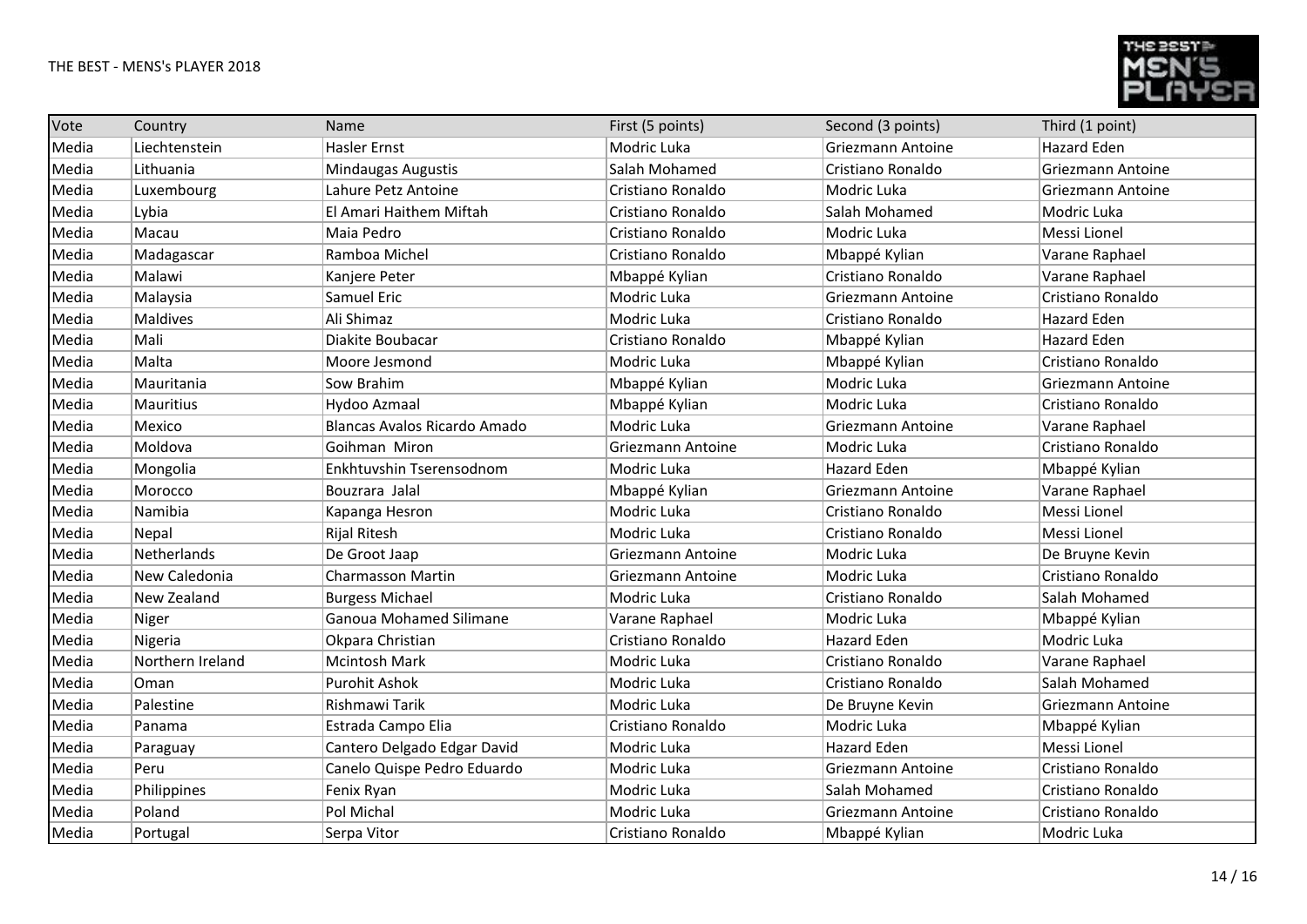

| Vote  | Country                         | Name                         | First (5 points)  | Second (3 points) | Third (1 point)    |
|-------|---------------------------------|------------------------------|-------------------|-------------------|--------------------|
| Media | <b>Puerto Rico</b>              | Pagan Esteban                | Modric Luka       | Messi Lionel      | Cristiano Ronaldo  |
| Media | Qatar                           | Anil John                    | Modric Luka       | Mbappé Kylian     | Varane Raphael     |
| Media | Republic of Ireland             | <b>Quinn Philip</b>          | Mbappé Kylian     | Varane Raphael    | Modric Luka        |
| Media | Russia                          | Koshelev Oleg                | Cristiano Ronaldo | Modric Luka       | Griezmann Antoine  |
| Media | Rwanda                          | Imanishimwe Sammy            | Modric Luka       | Griezmann Antoine | Mbappé Kylian      |
| Media | San Marino                      | Gorini Elia                  | Modric Luka       | Cristiano Ronaldo | Griezmann Antoine  |
| Media | Saudi Arabia                    | Al Muhawas Sultan            | Cristiano Ronaldo | Modric Luka       | Messi Lionel       |
| Media | Scotland                        | Halliday Stephen             | Modric Luka       | Cristiano Ronaldo | Mbappé Kylian      |
| Media | Serbia                          | Rasevic Milan                | Mbappé Kylian     | Modric Luka       | Salah Mohamed      |
| Media | Sierra Leone                    | Sahr Morris Jr               | Modric Luka       | Cristiano Ronaldo | Salah Mohamed      |
| Media | Singapore                       | Lee Shijian David            | Mbappé Kylian     | Modric Luka       | Cristiano Ronaldo  |
| Media | Slovakia                        | Zeman Michal                 | Modric Luka       | Cristiano Ronaldo | Griezmann Antoine  |
| Media | Slovenia                        | Sabadin Denis                | Modric Luka       | De Bruyne Kevin   | Griezmann Antoine  |
| Media | Somalia                         | <b>Guurre Gamadiid</b>       | Mbappé Kylian     | Messi Lionel      | Griezmann Antoine  |
| Media | South Africa                    | Marawa Robert                | Cristiano Ronaldo | Messi Lionel      | Mbappé Kylian      |
| Media | South Sudan                     | Kayanga John                 | Modric Luka       | Griezmann Antoine | Cristiano Ronaldo  |
| Media | Spain                           | <b>Aguilar Francesc Paco</b> | Modric Luka       | Griezmann Antoine | Messi Lionel       |
| Media | Sri Lanka                       | Gonawela Deshan              | Cristiano Ronaldo | Messi Lionel      | Modric Luka        |
| Media | St. Lucia                       | <b>Finisterre Terry</b>      | Cristiano Ronaldo | Modric Luka       | De Bruyne Kevin    |
| Media | Sudan                           | Awadalla Mohammed Al-Khatim  | Modric Luka       | Mbappé Kylian     | Varane Raphael     |
| Media | Suriname                        | Romeo Desney                 | Varane Raphael    | Modric Luka       | Griezmann Antoine  |
| Media | Swaziland                       | Dlamini Kenneth              | Modric Luka       | Mbappé Kylian     | Salah Mohamed      |
| Media | Sweden                          | <b>Bank Simon</b>            | Cristiano Ronaldo | Modric Luka       | Varane Raphael     |
| Media | Switzerland                     | Kägi Ueli                    | Salah Mohamed     | Cristiano Ronaldo | Kane Harry         |
| Media | Syria                           | Abou Shameh Louay            | Modric Luka       | Hazard Eden       | Salah Mohamed      |
| Media | Tahiti                          | <b>Huc Olivier</b>           | Cristiano Ronaldo | Modric Luka       | Messi Lionel       |
| Media | Tajikistan                      | Soliev Faridun               | Modric Luka       | Griezmann Antoine | <b>Hazard Eden</b> |
| Media | Thailand                        | <b>Chittinand Tor</b>        | Cristiano Ronaldo | Modric Luka       | Griezmann Antoine  |
| Media | Togo                            | Ayena Mathias                | Modric Luka       | Kane Harry        | De Bruyne Kevin    |
| Media | Tunisia                         | <b>Ghdiri Tarek</b>          | Varane Raphael    | Modric Luka       | Cristiano Ronaldo  |
| Media | Turkey                          | Arslan Mehmet                | Salah Mohamed     | Modric Luka       | Mbappé Kylian      |
| Media | Turkmenistan                    | Vershinin Alexander          | Modric Luka       | Messi Lionel      | De Bruyne Kevin    |
| Media | <b>Turks and Caicos Islands</b> | Deo Faizool                  | Salah Mohamed     | Kane Harry        | Modric Luka        |